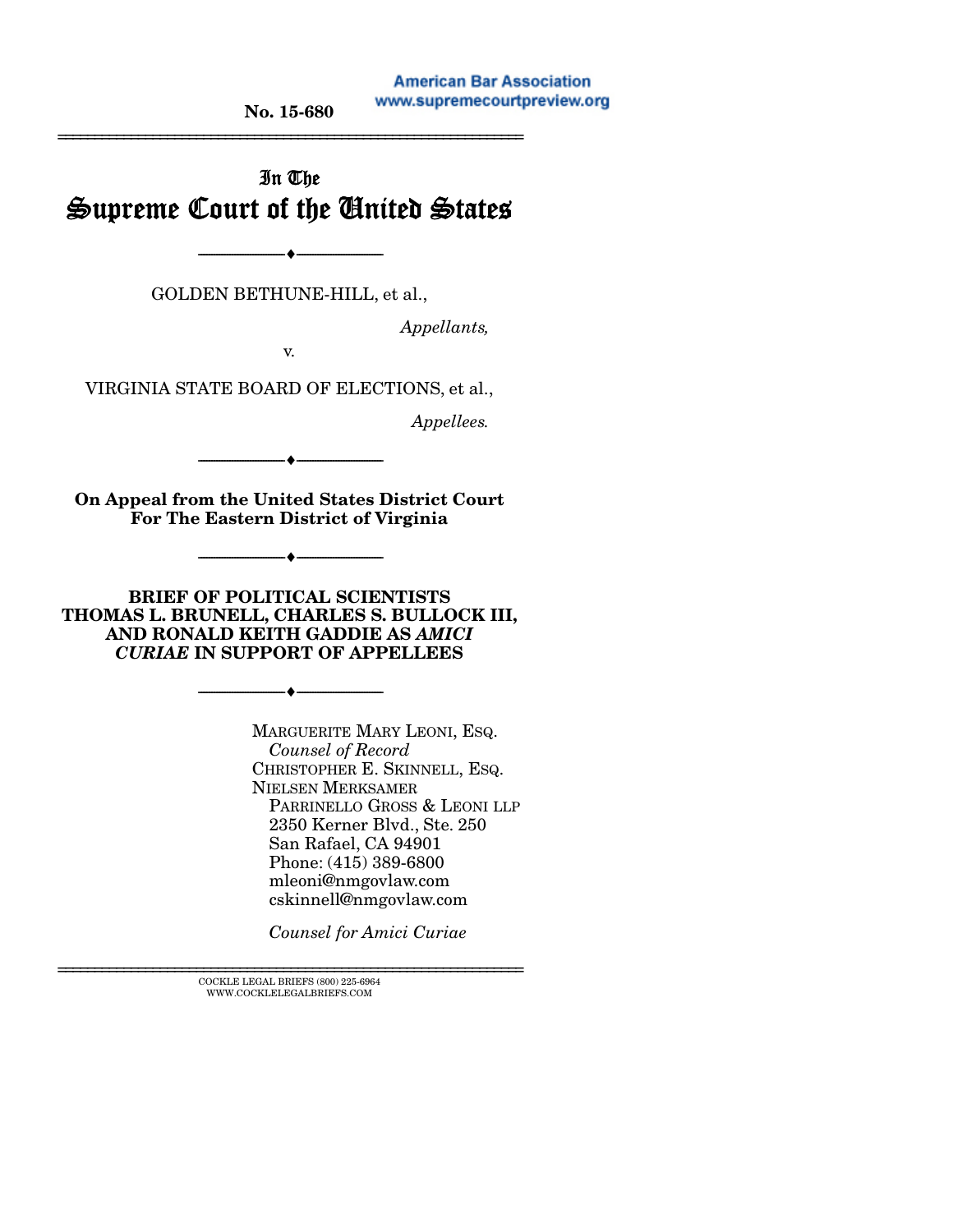# TABLE OF CONTENTS

|--|

|     |                                                                                                                                                                                                                                                                | iii          |
|-----|----------------------------------------------------------------------------------------------------------------------------------------------------------------------------------------------------------------------------------------------------------------|--------------|
|     | INTEREST OF AMICI CURIAE                                                                                                                                                                                                                                       | $\mathbf{1}$ |
|     |                                                                                                                                                                                                                                                                | 5            |
|     |                                                                                                                                                                                                                                                                | 8            |
| Ι.  | The Evidence That The Virginia Legisla-<br>ture Relied On In Setting The 55% BVAP<br>Threshold Is The Sort Regularly Relied<br>Upon By Legislatures And Courts                                                                                                 | 10           |
| II. | Due To Limitations Inherent In The Avail-<br>able Data And Techniques, Even The Most<br>Sophisticated Regression Techniques Can-<br>not Precisely Identify The Exact Point Be-<br>tween 50% And 55% BVAP At Which A<br>District Becomes "Effective" For Voting |              |
|     |                                                                                                                                                                                                                                                                | 14           |
| А.  | Recognized Limitations In The Availa-<br>ble Demographic And Electoral Data<br>Contribute To Uncertainty In Esti-                                                                                                                                              | 16           |
|     | 1. The "fiction" of the accuracy of Cen-                                                                                                                                                                                                                       | 16           |
|     | Margins of error for the American<br>2.<br>Community Survey                                                                                                                                                                                                    | 18           |
|     | Disaggregation and Re-aggregation<br>3.                                                                                                                                                                                                                        | 19           |
|     | 4. Differences Between Total, Voting<br>Age, Eligible Voter, Registered Voter,<br>and Actual Voter Populations                                                                                                                                                 | 21           |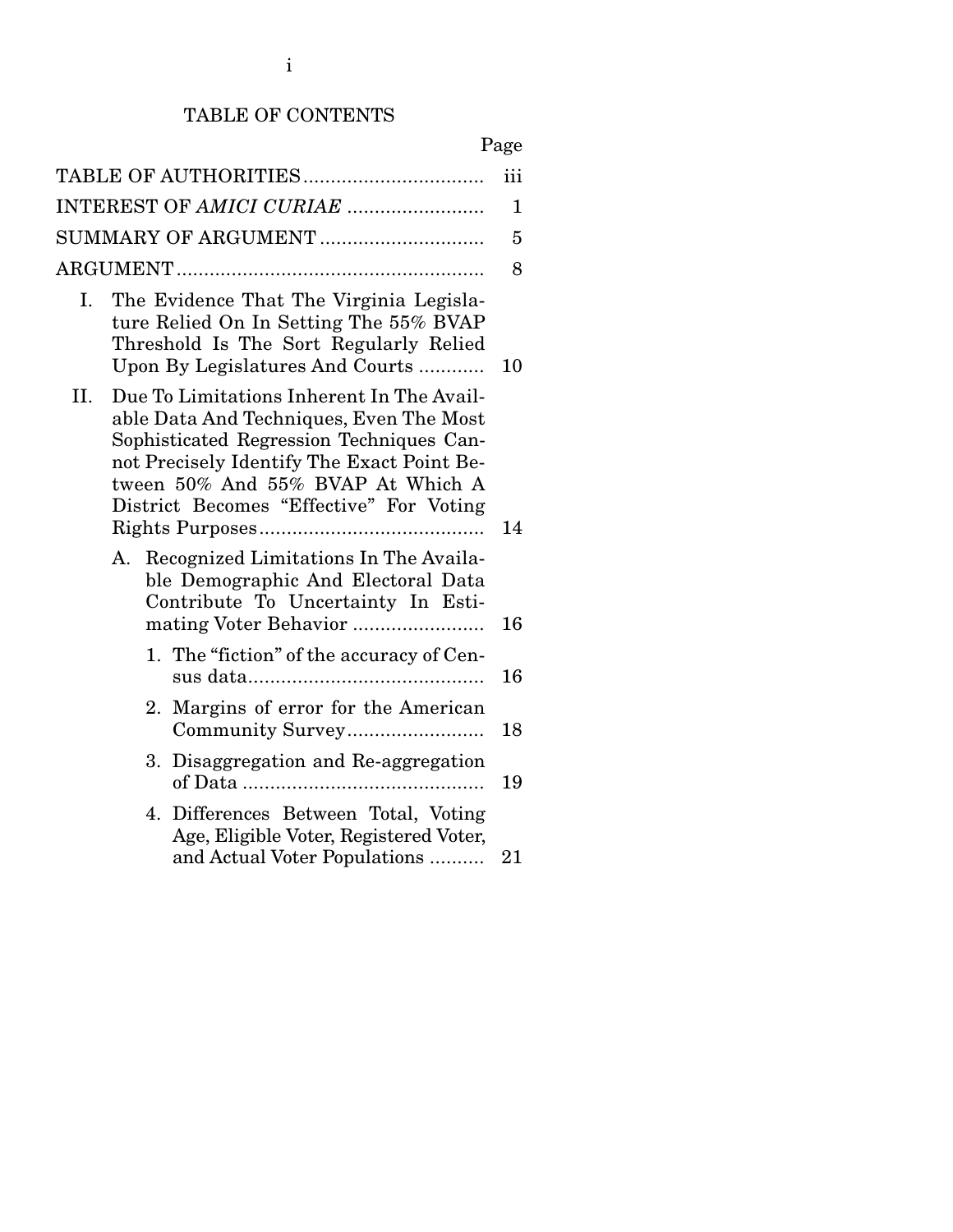## TABLE OF CONTENTS – Continued

# Page 5. Difficulty in Finding Appropriate Elections to Analyze ....................... 23 B. Uncertainty Also Exists As A Result Of The Fundamental Assumptions That Underlie The Regression Techniques .................................................. 25 CONCLUSION ..................................................... 28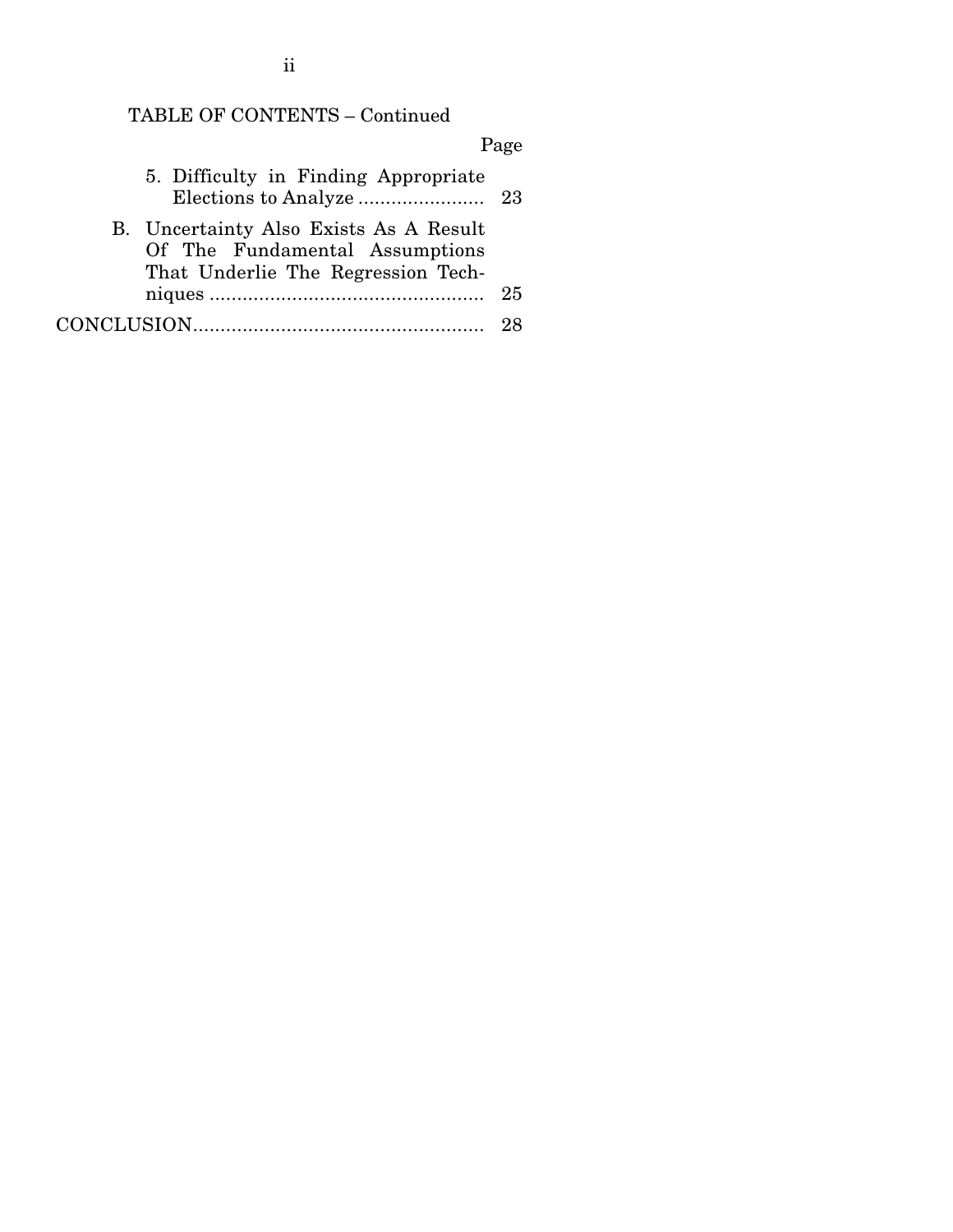# TABLE OF AUTHORITIES

Page

# CASES

| African American Voting Rights Legal Defense<br>Fund, Inc. v. Villa, 54 F.3d 1345 (8th Cir. 1995)13 |
|-----------------------------------------------------------------------------------------------------|
| Ala. Legis. Black Caucus v. Alabama, 135 S. Ct.                                                     |
| Aldasoro v. Kennerson, 922 F. Supp. 339 (S.D.                                                       |
| Askew v. City of Rome, 127 F.3d 1355 (11th Cir.                                                     |
| Badillo v. City of Stockton, 956 F.2d 884 (9th Cir.                                                 |
| Barnett v. City of Chicago, 141 F.3d 699 (7th Cir.<br>$1998)$                                       |
| Bethune-Hill v. Va. State Bd. of Elections, 141<br>F. Supp. 3d 505 (E.D. Va. 2015) 6, 8, 11, 27     |
| <i>Brewer v. Ham, 876 F.2d 448 (5th Cir. 1989)14</i>                                                |
| Concerned Citizens of Hardee County v. Hardee<br>County Bd. of Comm'rs, 906 F.2d 524 (11th          |
| Dept. of Commerce v. United States House of<br>Representatives, 525 U.S. 316 (1999) 16, 17          |
| Georgia v. Ashcroft, 539 U.S. 461 (2003) 11, 18                                                     |
| Growe v. Emison, 507 U.S. 25 (1993)13, 27                                                           |
| Jeffers v. Tucker, 847 F. Supp. 655 (E.D. Ark.                                                      |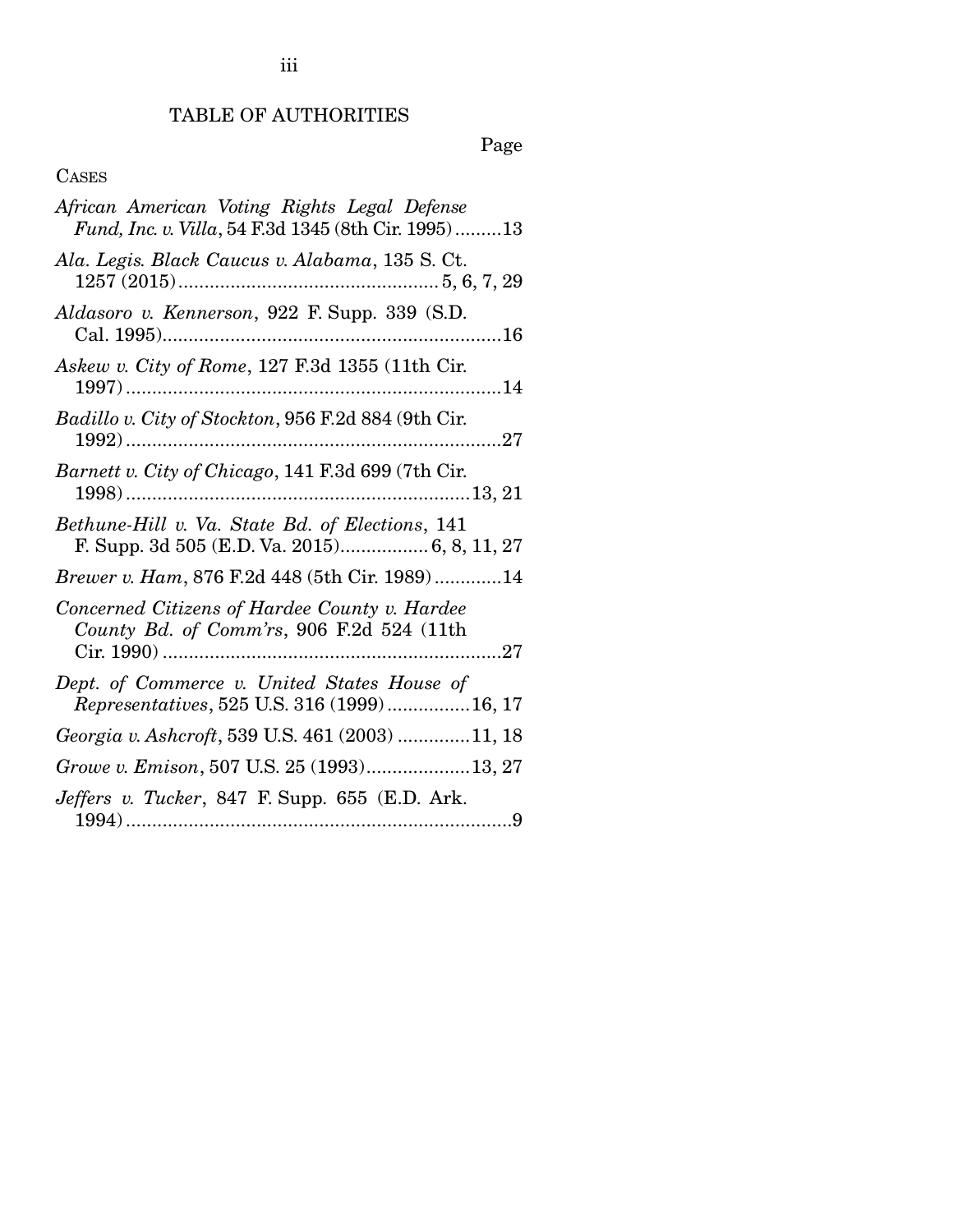# TABLE OF AUTHORITIES – Continued

| Page                                                                                                                                                |
|-----------------------------------------------------------------------------------------------------------------------------------------------------|
| Johnson v. Hamrick, 196 F.3d 1216 (11th Cir.                                                                                                        |
| Ketchum v. Byrne, 740 F.2d 1398 (7th Cir. 1984)9, 12                                                                                                |
| League of United Latin American Citizens v.                                                                                                         |
| Negron v. City of Miami Beach, 113 F.3d 1563                                                                                                        |
| Nipper v. Chiles, 795 F. Supp. 1525 (M.D. Fla.<br>1992), aff'd sub nom., Nipper v. Smith, 39 F.3d<br>1494 (11th Cir. 1994) (en banc), cert. denied, |
| Overton v. Austin, 871 F.2d 529 (5th Cir. 1989)  16                                                                                                 |
| Perez v. Pasadena Indep. Sch. Dist., 165 F.3d 368<br>(5th Cir. 1999), cert. denied, 528 U.S. 1114                                                   |
| Pope v. County of Albany, 687 F.3d 565 (2d Cir.                                                                                                     |
| Reyes v. City of Farmers Branch, 586 F.3d 1019                                                                                                      |
| Rodriguez v. Bexar County, 385 F.3d 853 (5th                                                                                                        |
| Sanchez v. Bond, 875 F.2d 1488 (10th Cir. 1989)12, 14                                                                                               |
| <i>Shirt v. Hazeltine, 461 F.3d 1011 (8th Cir. 2006)23</i>                                                                                          |
| State of Mississippi v. United States, 490 F. Supp.<br>569 (D.D.C. 1979), aff'd, 444 U.S. 1050 (1980)13                                             |
| Thornburg v. Gingles, 478 U.S. 30 (1986)14                                                                                                          |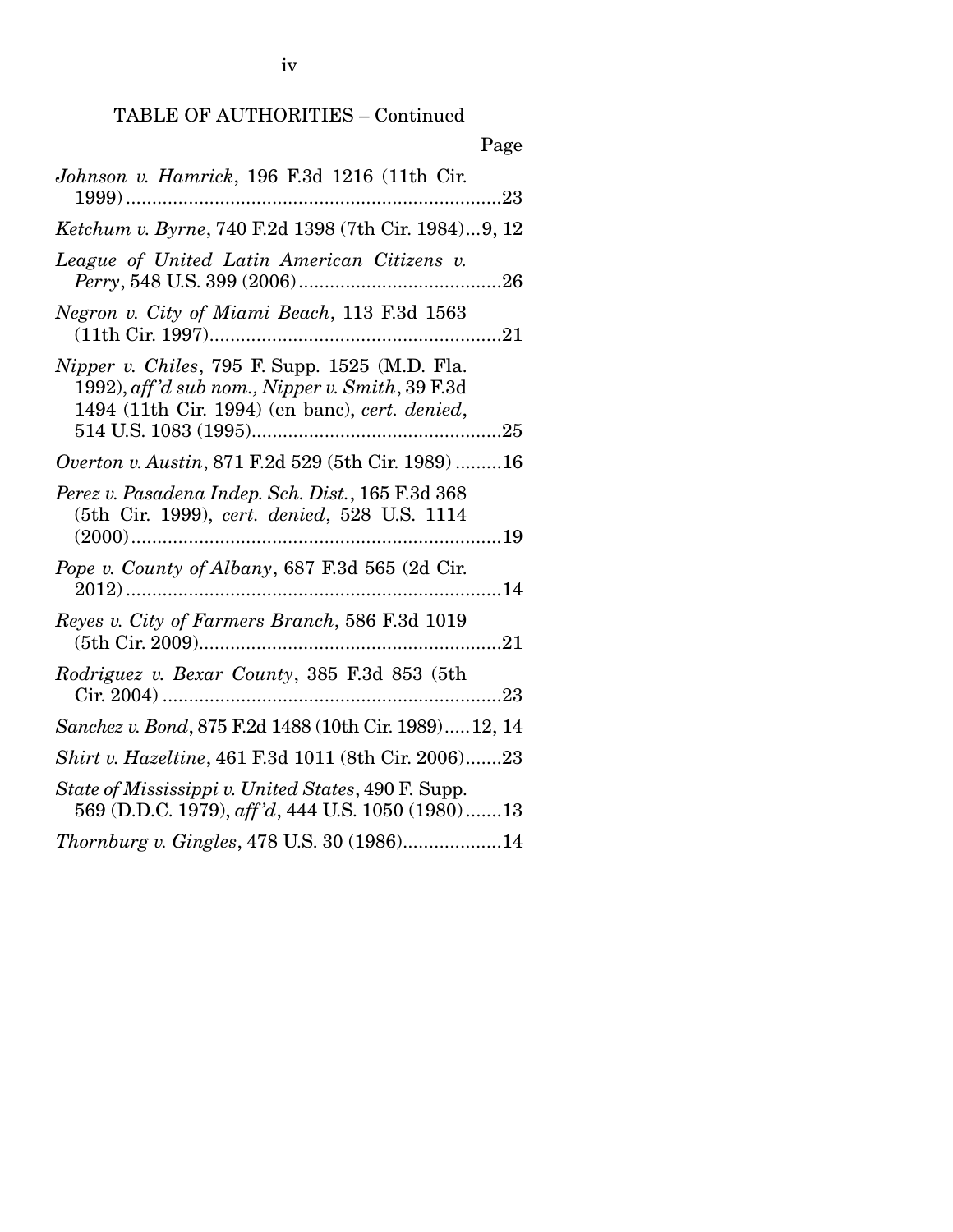|                                               | Page |
|-----------------------------------------------|------|
| United Jewish Organizations of Williamsburgh, |      |
| United States v. Alamosa County, 306 F. Supp. |      |
|                                               |      |

#### **STATUTES**

| Section 2 of the federal Voting Rights Act, 52                                                                                                    |
|---------------------------------------------------------------------------------------------------------------------------------------------------|
| Section 4 of the federal Voting Rights Act, 52                                                                                                    |
| Section 5 of the federal Voting Rights Act, 52                                                                                                    |
|                                                                                                                                                   |
|                                                                                                                                                   |
| <b>OTHER AUTHORITIES</b>                                                                                                                          |
|                                                                                                                                                   |
| Benjamin J. Razi, Comment, Census Politics Re-<br><i>visited:</i> What to Do When the Government<br>Can't Count?, 48 AM. U. L. REV. 1101, 1105-11 |

| Charles S. Bullock III & Ronald Keith Gaddie, |                                       |  |  |  |
|-----------------------------------------------|---------------------------------------|--|--|--|
|                                               | GEORGIA POLITICS IN A STATE OF CHANGE |  |  |  |
|                                               |                                       |  |  |  |

(1999) ....................................................................... 17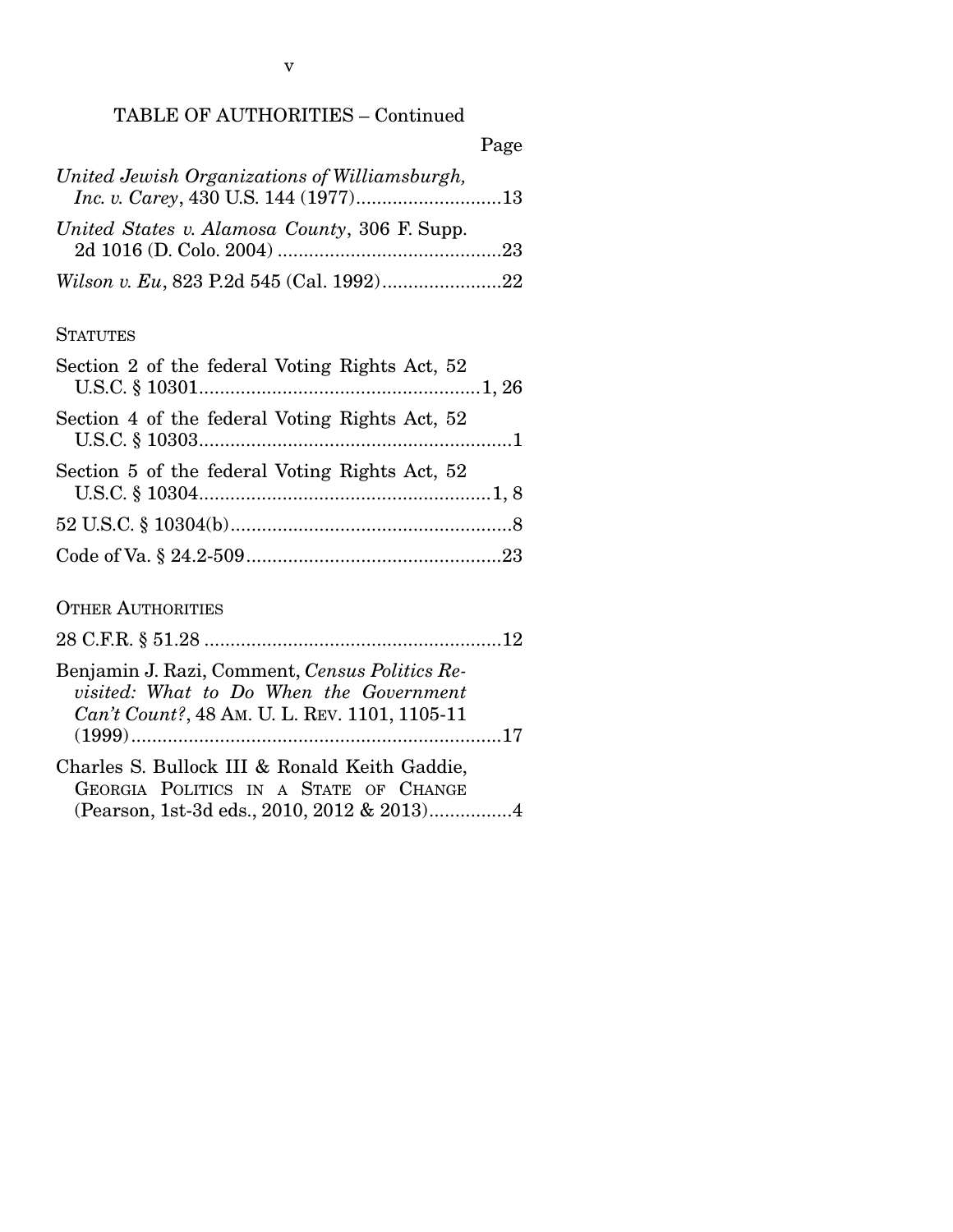# TABLE OF AUTHORITIES – Continued

# Page

| Charles S. Bullock III, REDISTRICTING: THE MOST<br>POLITICAL ACTIVITY IN AMERICA (Rowman &                                                        |
|---------------------------------------------------------------------------------------------------------------------------------------------------|
| Charles S. Bullock III, Ronald Keith Gaddie &<br>Justin J. Wert, THE RISE AND FALL OF THE VOT-<br>ING RIGHTS ACT (Univ. of Okla. Press 2016) 3, 4 |
| Charles S. Bullock III & Ronald Keith Gaddie,<br>THE TRIUMPH OF VOTING RIGHTS IN THE SOUTH                                                        |
| Christopher S. Elmendorf, Kevin M. Quinn &<br>Marisa A. Abrajano, Racially-Polarized Vot-<br>ing, 83 U. CHI. L. REV. 587, 670-8025, 26            |
| D'Vera Cohn, Imputation: Adding People to the<br>Census (Pew Research Center, May 4, 2011) 17                                                     |
| David Lublin, Thomas L. Brunell, Bernard<br>Grofman, and Lisa Handley, Has the Voting<br>Rights Act Outlived Its Usefulness? In a Word            |
| Nathaniel Persily, The Promise and Pitfalls of<br>the New Voting Rights Act, 117 YALE L.J. 174                                                    |
| THE NEW POLITICS OF THE OLD SOUTH (Charles S.<br>Bullock & Mark J. Rozell eds., Rowman & Lit-                                                     |
|                                                                                                                                                   |
|                                                                                                                                                   |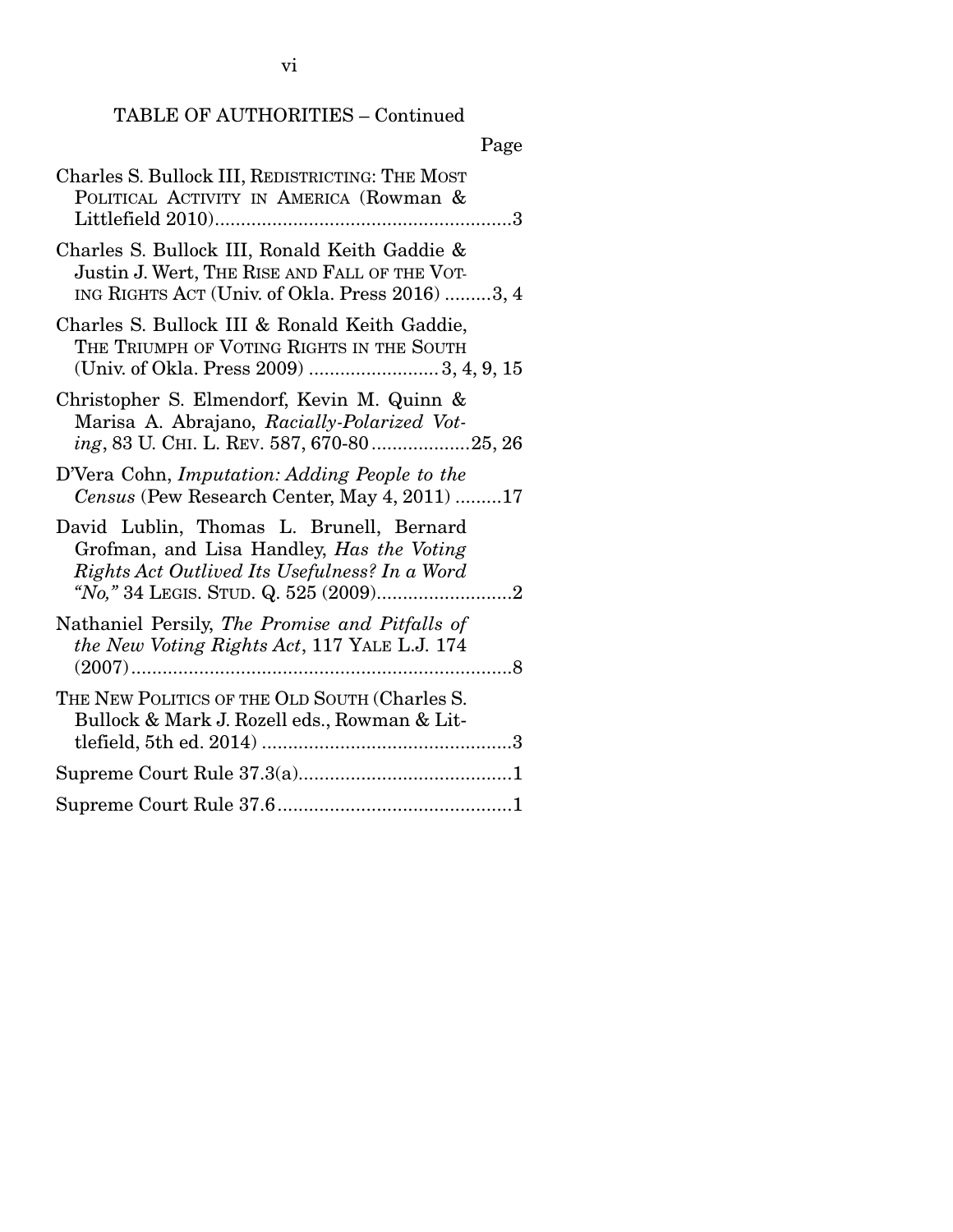vii

# TABLE OF AUTHORITIES – Continued

|                                                                                                                                                                                           | Page |
|-------------------------------------------------------------------------------------------------------------------------------------------------------------------------------------------|------|
| Thomas L. Brunell, Making Sense of the Census:<br>It's Political, 33 PS: POL. SCI. & POL. 801                                                                                             |      |
| Thomas L. Brunell, The One Person, One Vote<br>Standard in Redistricting: The Uses and Abuses<br>of Population Deviations in Legislative Re-<br>districting, 62 CASE W. RES. L. REV. 1057 |      |
| Thomas L. Brunell, Redistricting and Represen-<br>tation: Why Competitive Elections are Bad for                                                                                           |      |
| Thomas L. Brunell, Rethinking Redistricting:<br>How Drawing Uncompetitive Districts Elimi-<br>nates Gerrymanders, Enhances Representa-<br>tion, and Improves Attitudes Toward Congress,   |      |
| Thomas L. Brunell, Using Statistical Sampling<br>to Estimate the U.S. Population: The Meth-<br>odological and Political Debate Over Census<br>2000, 33 PS: POL. SCI. & POL. 775 (2000)17  |      |
| Thomas L. Brunell, What to Do About Turnout<br>Bias in American Elections? A Response to Wink<br>and Weber, 27 AM. REV. OF POL. 255 (2006) 2                                              |      |
| Thomas R. Dye & Ronald Keith Gaddie, POLITICS<br>IN AMERICA (Pearson, 10th-12th eds., 2014, 2016)                                                                                         |      |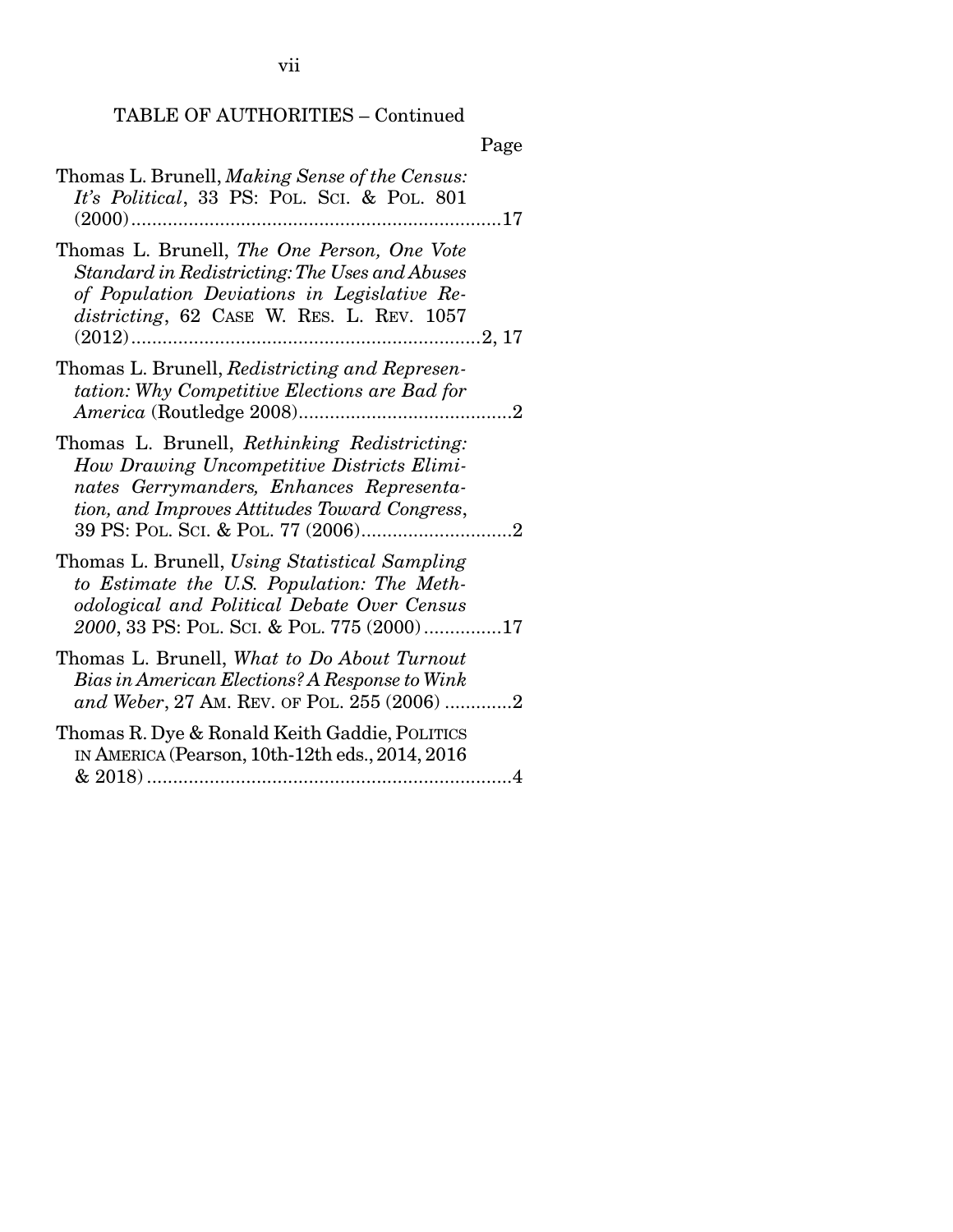## BRIEF OF POLITICAL SCIENTISTS THOMAS L. BRUNELL, CHARLES S. BULLOCK III, AND RONALD KEITH GADDIE AS *AMICI CURIAE* IN SUPPORT OF APPELLEES

## INTEREST OF *AMICI CURIAE*<sup>1</sup>

*Amici curiae* are political scientists who are experts on redistricting, politics in the American South and in particular the southern States covered under Sections 4 and 5 of the federal Voting Rights Act, and the statistical methods for estimating voting behavior. *Amici* have served as experts in litigation under Sections 2 and 5 of the federal Voting Rights Act, and for legislatures and other entities involved in redistricting to assist in the development of state and federal redistricting plans.

 As recognized experts in the fields of voting rights and redistricting, *amici curiae* believe the Court would

<sup>1</sup> Pursuant to this Court's Rule 37.3(a), *amici* state that appellant and appellees have filed letters with the Clerk granting blanket consent to the filing of *amicus* briefs. Pursuant to this Court's Rule 37.6, *amici* state that this brief was not authored in whole or in part by counsel for any party. The State Government Leadership Foundation, a nonprofit organization based in Washington, D.C., dedicated to educating policymakers and the public about the benefits of smaller government, lower taxes, balanced budgets and efficient governing in the states in accordance with the Constitution, while providing strategic legal advice and support in redistricting cases around the country to ensure fair and competitive district lines, made a monetary contribution intended to fund the preparation or submission of this brief. No other person or entity other than *amici* or their counsel, made such a monetary contribution.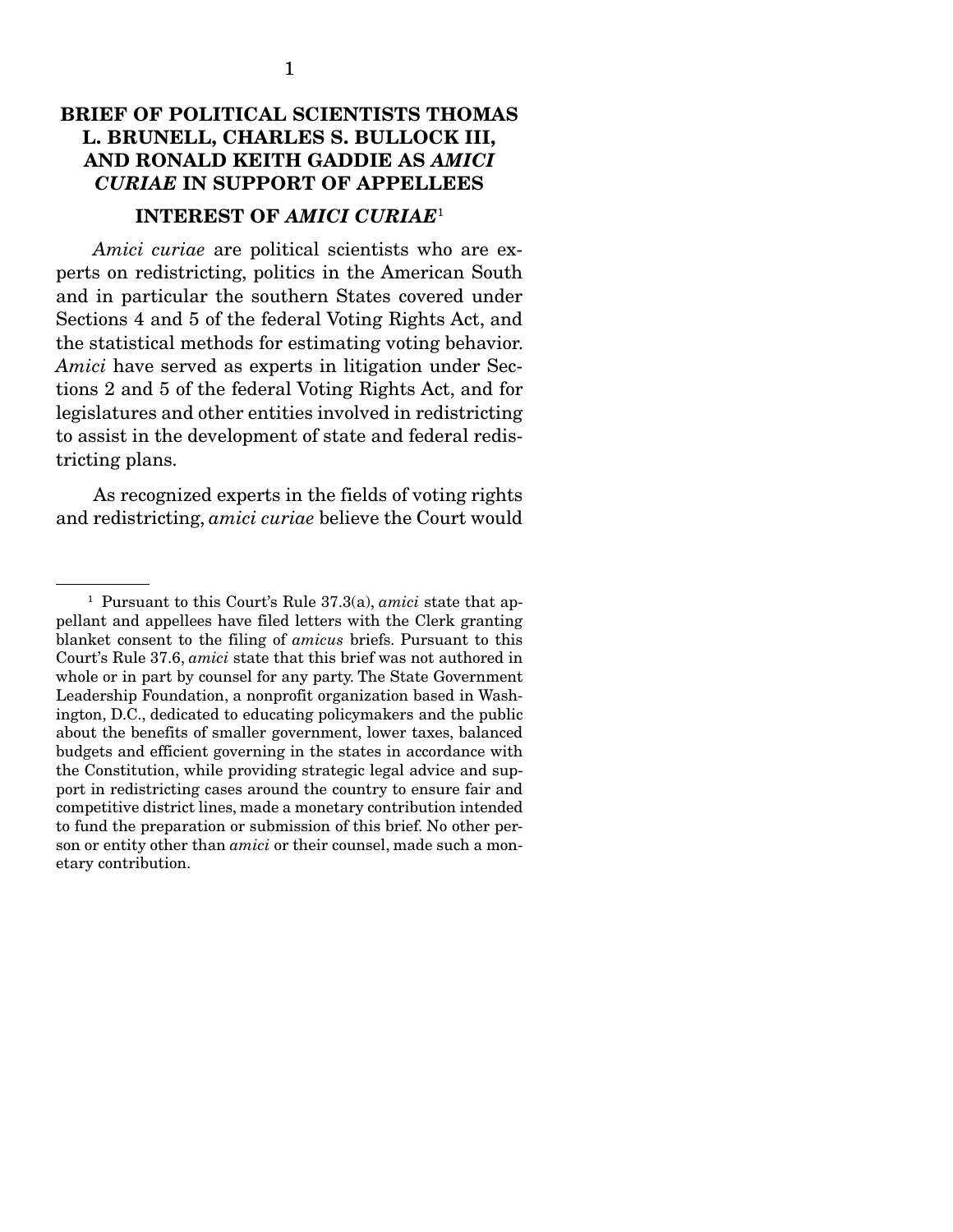benefit from a discussion of whether statistical techniques for estimating voting behavior, in the context of redistricting, can pinpoint the percentage at which a majority-minority district tips from one that provides a real opportunity to elect a chosen candidate, to one that is ineffective, on the one hand, or one that wastes minority votes, on the other.

Thomas L. Brunell is Professor of Political Science, School of Economic, Political and Policy Sciences, at the University of Texas at Dallas. Professor Brunell is the author of numerous scholarly publications including, among many others:

- Thomas L. Brunell, *Redistricting and Representation: Why Competitive Elections are Bad for America* (Routledge 2008);
- Thomas L. Brunell, *The One Person, One Vote Standard in Redistricting: The Uses and Abuses of Population Deviations in Legislative Redistricting*, 62 CASE W. RES. L. REV. 1057 (2012);
- David Lublin, Thomas L. Brunell, Bernard Grofman, and Lisa Handley, *Has the Voting Rights Act Outlived Its Usefulness? In a Word "No,"* 34 LEGIS. STUD. Q. 525 (2009);
- Thomas L. Brunell, *What to Do About Turnout Bias in American Elections? A Response to Wink and Weber*, 27 AM. REV. OF POL. 255 (2006); and
- Thomas L. Brunell, *Rethinking Redistricting: How Drawing Uncompetitive Districts Eliminates Gerrymanders, Enhances Representation,*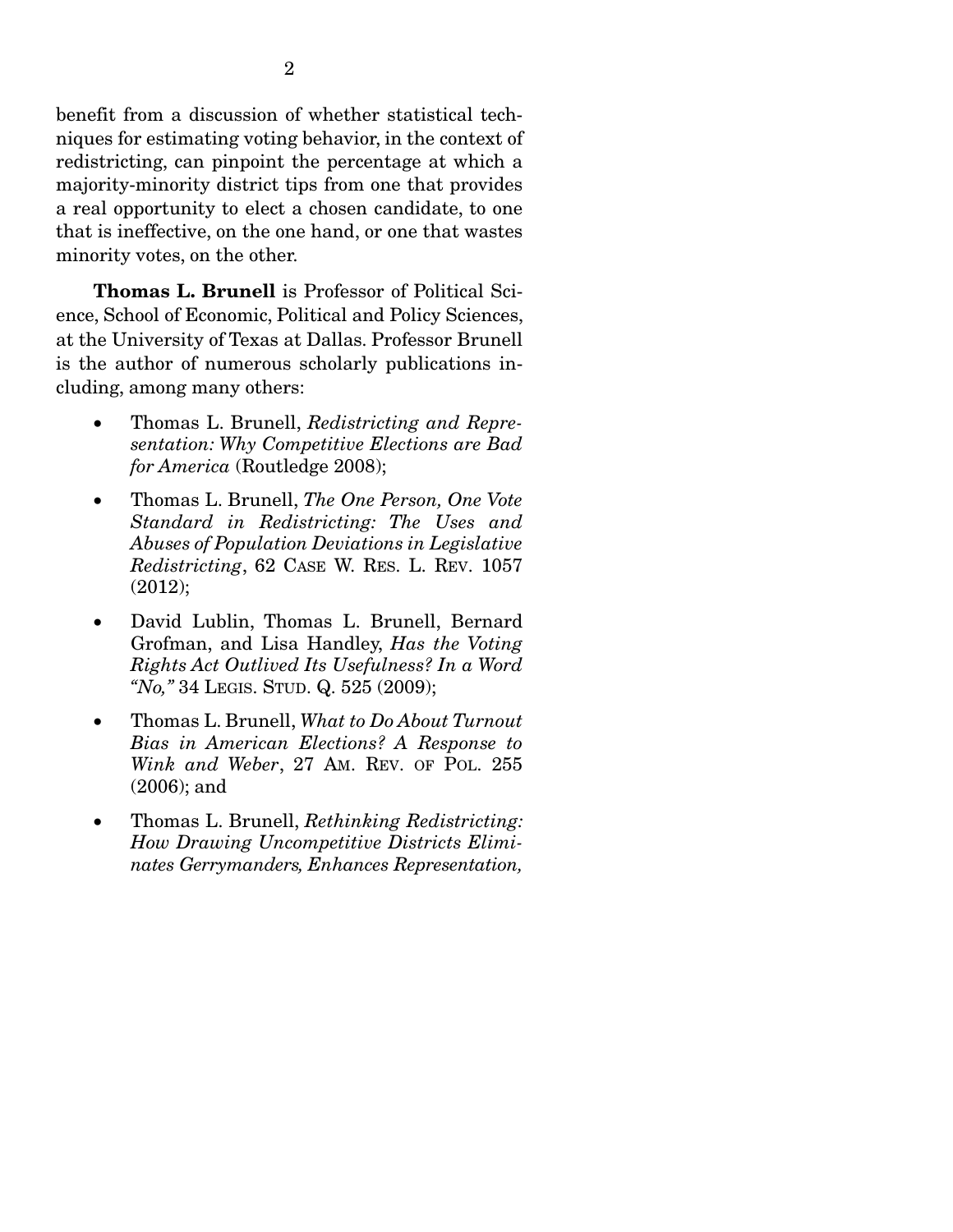*and Improves Attitudes Toward Congress*, 39 PS: POL. SCI. & POL. 77 (2006).

 Professor Brunell's *curriculum vitae* can be viewed here: http://www.utdallas.edu/~tbrunell/papers/vita.pdf. Some of the numerous voting rights and redistricting matters on which Professor Brunell has consulted are listed on page 14.

Charles S. Bullock III holds the Richard B. Russell Chair in Political Science and is Josiah Meigs Distinguished Teaching Professor and University Professor at the University of Georgia. Professor Bullock's teaching and research specialties are legislative politics and southern politics. Professor Bullock is author, co-author, editor or co-editor of 30 books and more than 150 articles. He has published in major political science, public administration and education journals. Among his most recent books are:

- Charles S. Bullock III, Ronald Keith Gaddie & Justin J. Wert, THE RISE AND FALL OF THE VOT-ING RIGHTS ACT (Univ. of Okla. Press 2016);
- Charles S. Bullock III, REDISTRICTING: THE MOST POLITICAL ACTIVITY IN AMERICA (Rowman & Littlefield 2010);
- THE NEW POLITICS OF THE OLD SOUTH (Charles S. Bullock & Mark J. Rozell eds., Rowman & Littlefield, 5th ed. 2014);
- Charles S. Bullock III & Ronald Keith Gaddie, THE TRIUMPH OF VOTING RIGHTS IN THE SOUTH (Univ. of Okla. Press 2009);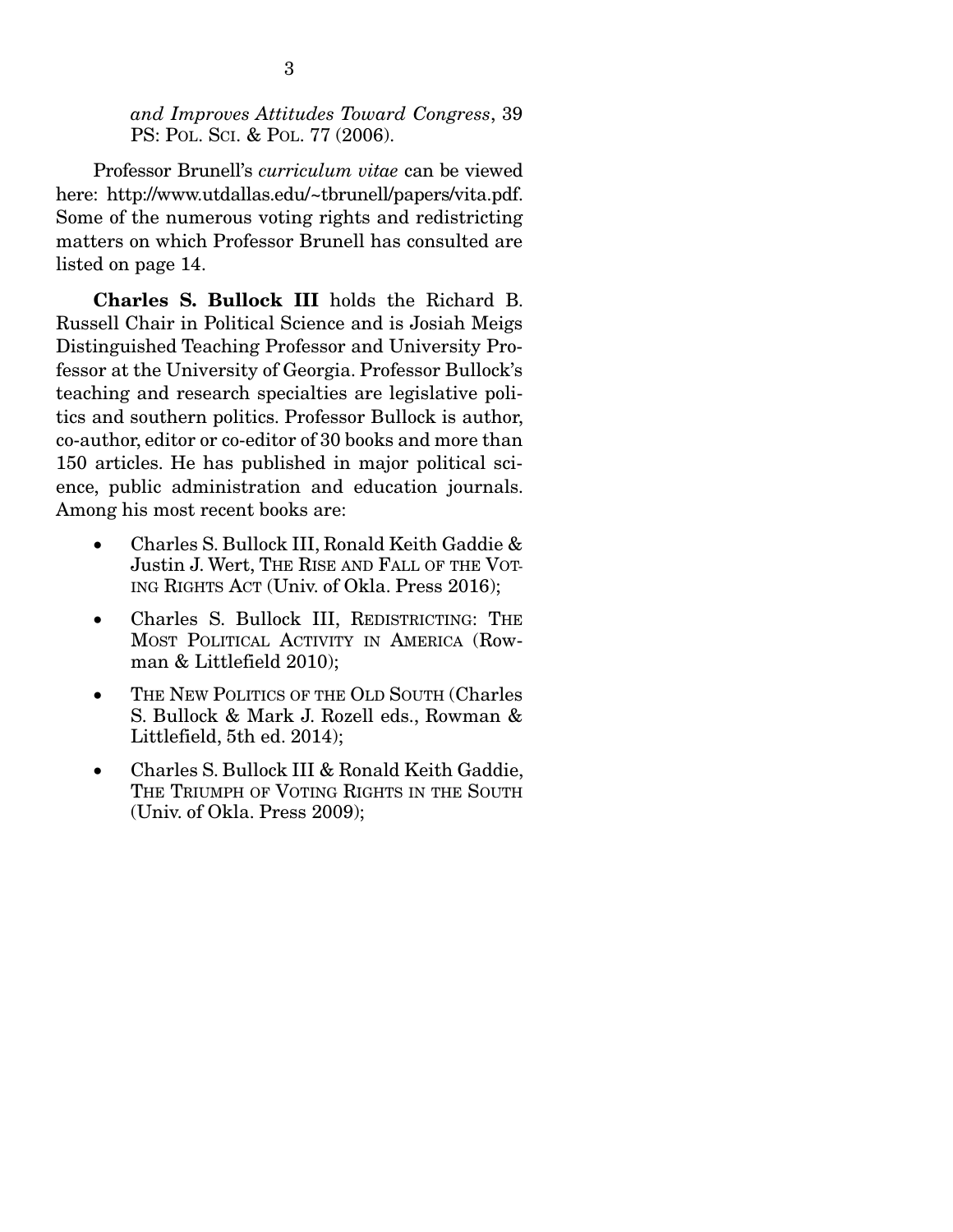- Charles S. Bullock III & Ronald Keith Gaddie, GEORGIA POLITICS IN A STATE OF CHANGE (Pearson, 1st-3d eds., 2010, 2012 & 2013); and
- OXFORD HANDBOOK OF SOUTHERN POLITICS (Oxford Univ., 2d ed. 2012).

 Professor Bullock's *curriculum vitae* can be viewed here: http://spia.uga.edu/wp-content/uploads/2016/04/ 2016-bullock-Vitae.pdf, which lists, starting on page 84, the litigation, including voting rights litigation, on which he has consulted or testified.

Ronald Keith Gaddie (Ph.D., Georgia, 1993) is President's Associates Presidential Professor and chair of the Department of Political Science at the University of Oklahoma. Professor Gaddie's current research focuses on the measurement of opinion formation and preference ordering as well as other methodological social science issues. He studies the role of race, ethnicity, and culture in preference formation and perceptual and real bias in voting rights, and how institutional, legal, and systemic ordering relate to bias in allocating collective and public goods. Professor Gaddie is also general editor of the *Social Science Quarterly*. His recent publications include, among many others:

- Thomas R. Dye & Ronald Keith Gaddie, POL-ITICS IN AMERICA (Pearson, 10th-12th eds., 2014, 2016 & 2018);
- Charles S. Bullock III, Ronald Keith Gaddie & Justin J. Wert, THE RISE AND FALL OF THE VOT-ING RIGHTS ACT (Univ. of Okla. Press 2016);
- Charles S. Bullock III & Ronald Keith Gaddie, GEORGIA POLITICS IN A STATE OF CHANGE (Pearson, 1st-3d eds., 2010, 2012 & 2013); and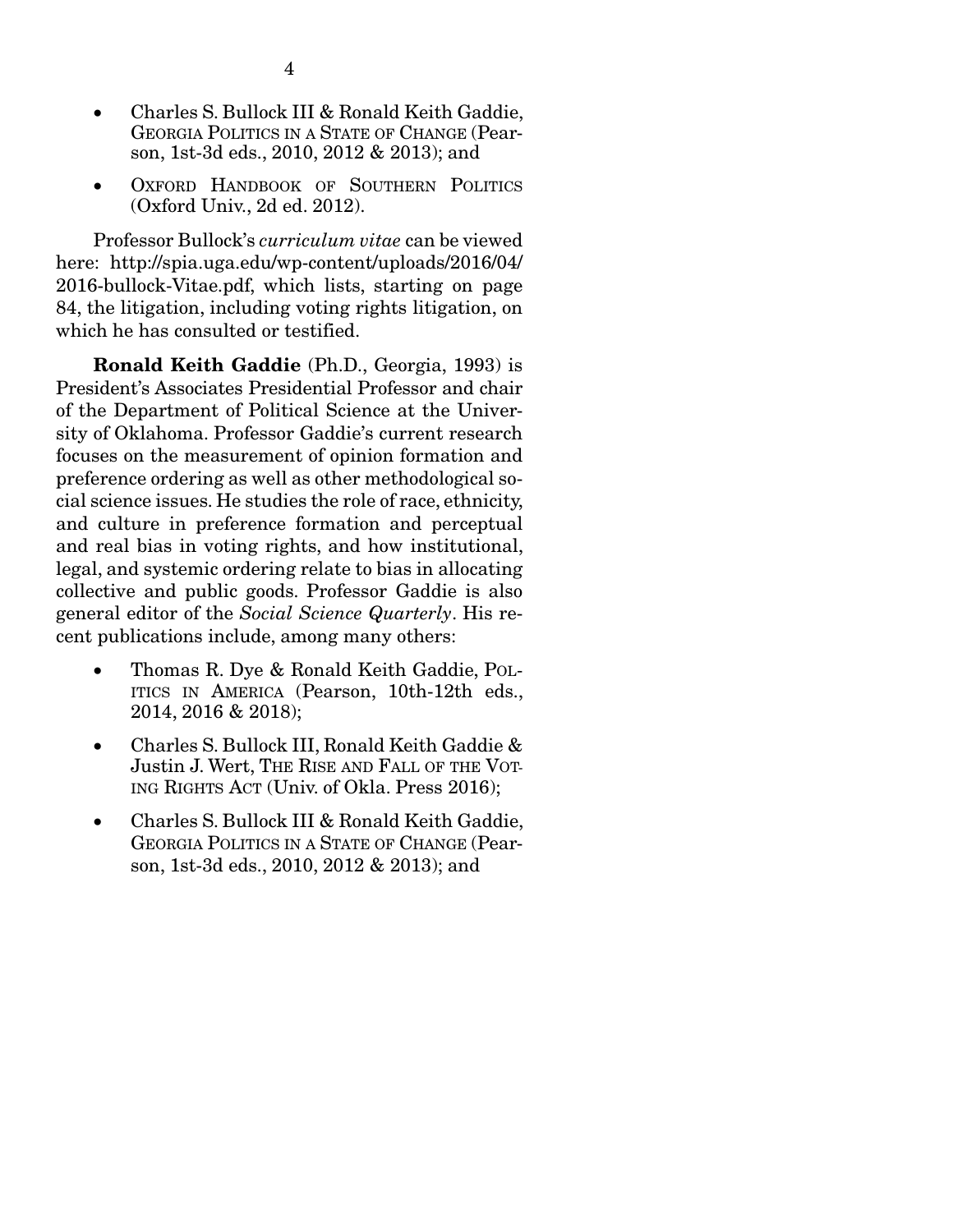Charles S. Bullock III & Ronald Keith Gaddie, THE TRIUMPH OF VOTING RIGHTS IN THE SOUTH (Univ. of Okla. Press 2009).

 Professor Gaddie's *curriculum vitae* can be viewed here: http://psc.ou.edu/Websites/psc/images/gaddievita 2015.pdf.

#### SUMMARY OF ARGUMENT

--------------------------------- ---------------------------------

 In *Ala. Legis. Black Caucus v. Alabama*, 135 S. Ct. 1257 (2015), this Court squarely held that:

*[W]e do not insist that a legislature guess precisely what percentage reduction a court or the Justice Department might eventually find to be retrogressive. The law cannot insist that a state legislature, when redistricting, determine precisely what percent minority population §5 demands.* The standards of §5 are complex; they often require evaluation of controverted claims about voting behavior; the evidence may be unclear; and, with respect to any particular district, judges may disagree about the proper outcome. *The law cannot lay a trap for an unwary legislature, condemning its redistricting plan as either (1) unconstitutional racial gerrymandering should the legislature place a few too many minority voters in a district or (2) retrogressive under §5 should the legislature place a few too few*. *See Vera*, 517 U.S., at 977, 116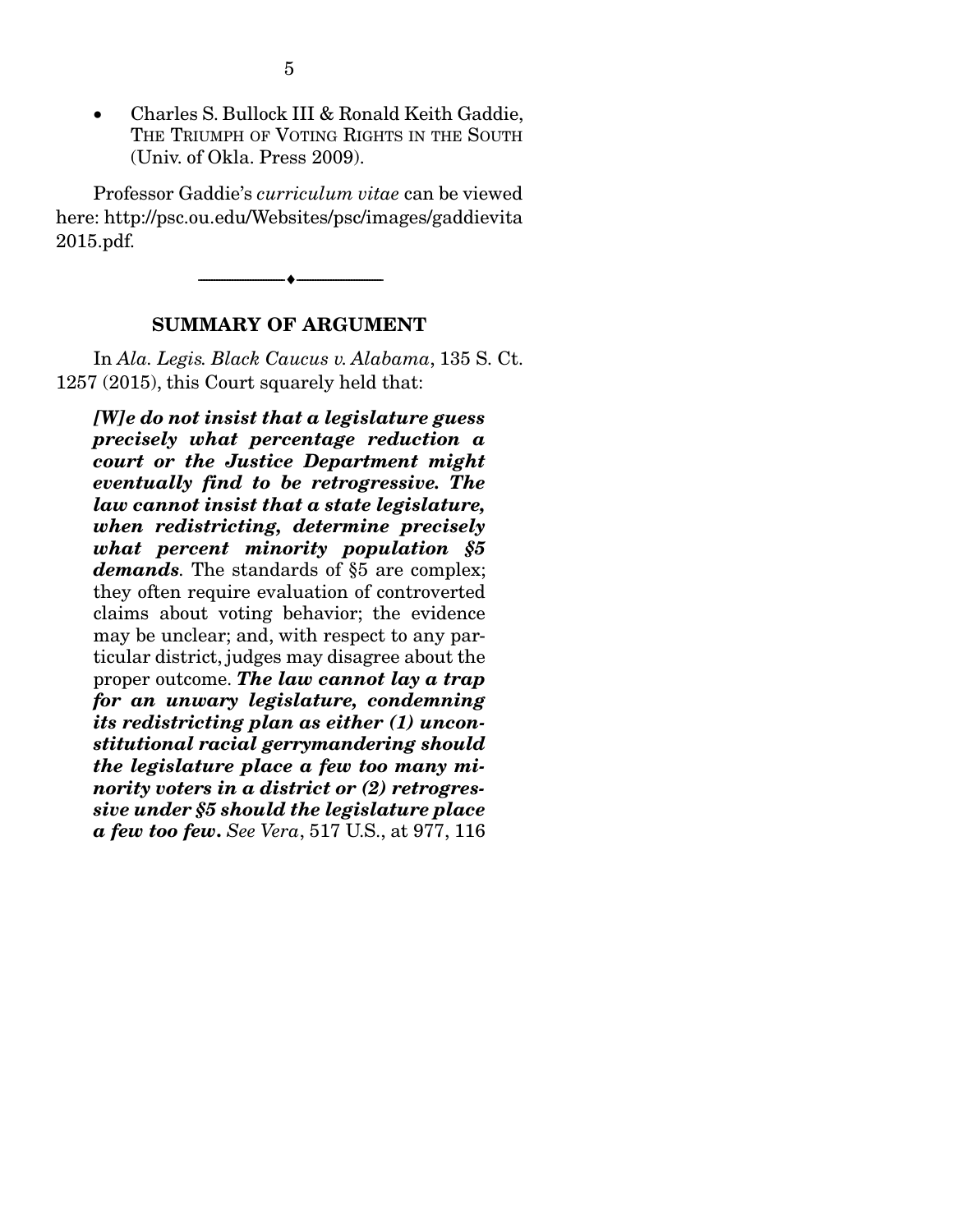S. Ct. 1941, 135 L. Ed. 2d 248 (principal opinion). Thus, we agree with the United States that a court's analysis of the narrow tailoring requirement insists only that the legislature have a "strong basis in evidence" in support of the (race-based) choice that it has made.

#### *Id*. at 1273-74 (emphasis added).

 The wisdom of this holding cannot be overstated. Given the realities of the legislative redistricting process – both the time limitations involved (particularly here, where the redistricting had to be completed and precleared for elections in the same year that the Census was released<sup>2</sup>) and (especially) the inherent limitations in the data and techniques available for judging voting behavior – perfection cannot reasonably be expected. And yet Appellants in this case are demanding exactly the kind of precise "guessing" that this Court disclaimed. While conceding that it was necessary for the districts challenged in this case ("Challenged Districts") to maintain 50% Black voting age population ("BVAP"),3 Appellants fault the Virginia state legislature for endeavoring to maintain 55% BVAP in the Challenged Districts and for failing to do an unspecified something, that might more precisely determine

<sup>2</sup> *See* Trial Tr. 277:6-8 (Del. Jones) ("Q. Do you know of any state that has a shorter time frame for doing this process than Virginia? A. There are none to my knowledge.").

<sup>3</sup> *See Bethune-Hill v. Va. State Bd. of Elections*, 141 F. Supp. 3d 505, 527 n.13 (E.D. Va. 2015) (three-judge court) ("counsel for Plaintiffs has claimed that there must be a floor of '50 percent plus one' under Section 2 of the VRA. Trial Tr. 842:17-19 (Plaintiffs).").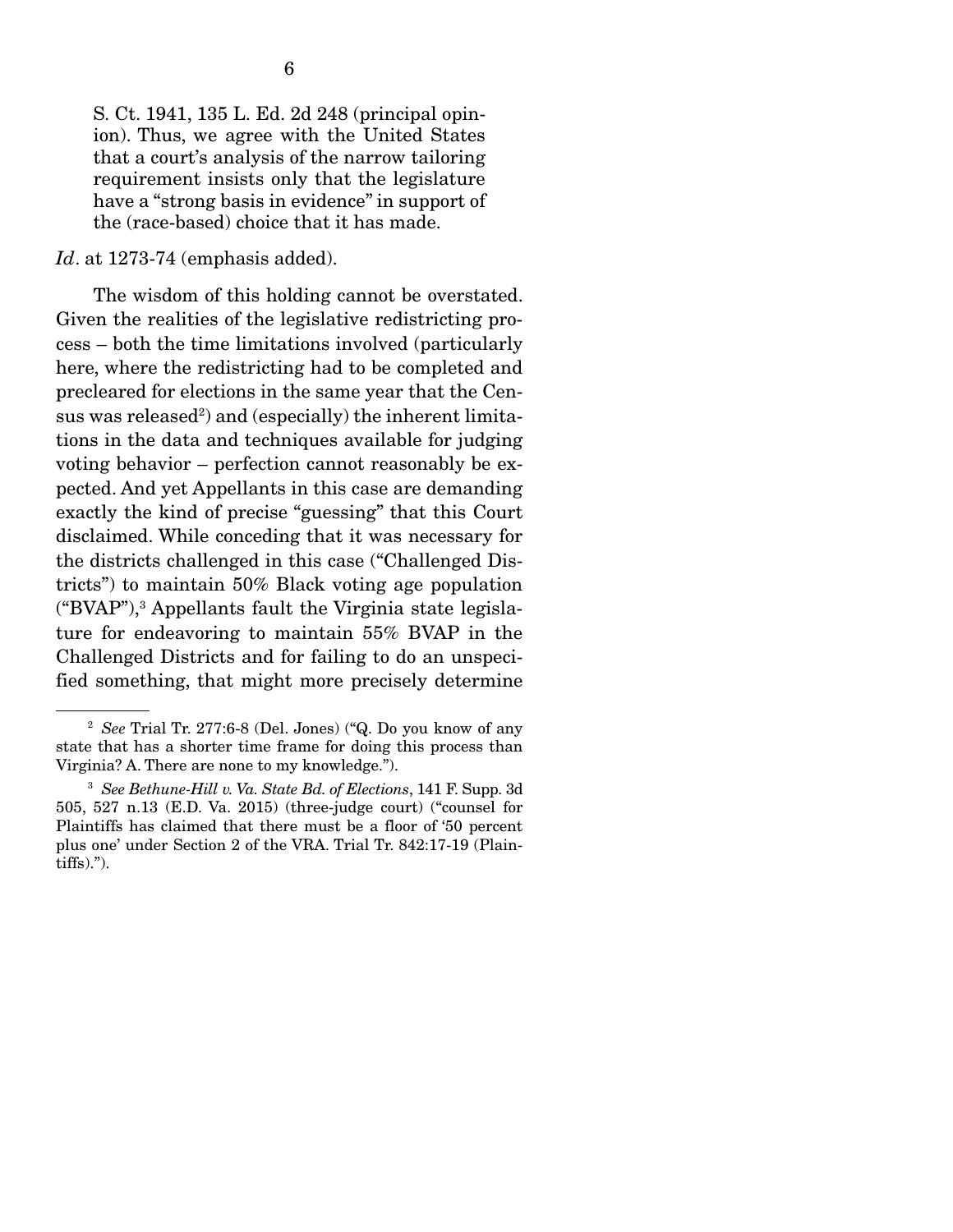where between 50% and 55% a given district's BVAP percentage must fall to avoid undermining Black voters' ability to elect their preferred candidates.

 Inherent in Appellants' position is the notion that there is some magical technique by which one could discern the precise point between 50% BVAP and 55% BVAP at which a given district "tips" from an effective minority voting district to an ineffective one. That is simply not the case. Even the most sophisticated statistical techniques available for predicting voting behavior – advanced regression analyses of the kind conducted by *amici* and often used in voting rights cases – are incapable of providing anything like that level of exactness. At best, regression analysis provides *estimates* of voting preferences, surrounded by margins of error, and always based on data containing acknowledged errors. As observed by redistricting expert Nathaniel Persily (in a law review article cited with approval by this Court in *Ala. Legis. Black Caucus*, *see* 135 S. Ct. at 1273),

"[W]e should all take with a grain of salt the precision with which experts can assign probabilities to redrawn districts based on past election behavior. Experts might be able to differentiate easily between 100% and 0% ability-to-elect districts, but no expert can assess with scientific accuracy the difference between a district with a 30% probability of electing a minority-preferred candidate and one with a 40% probability."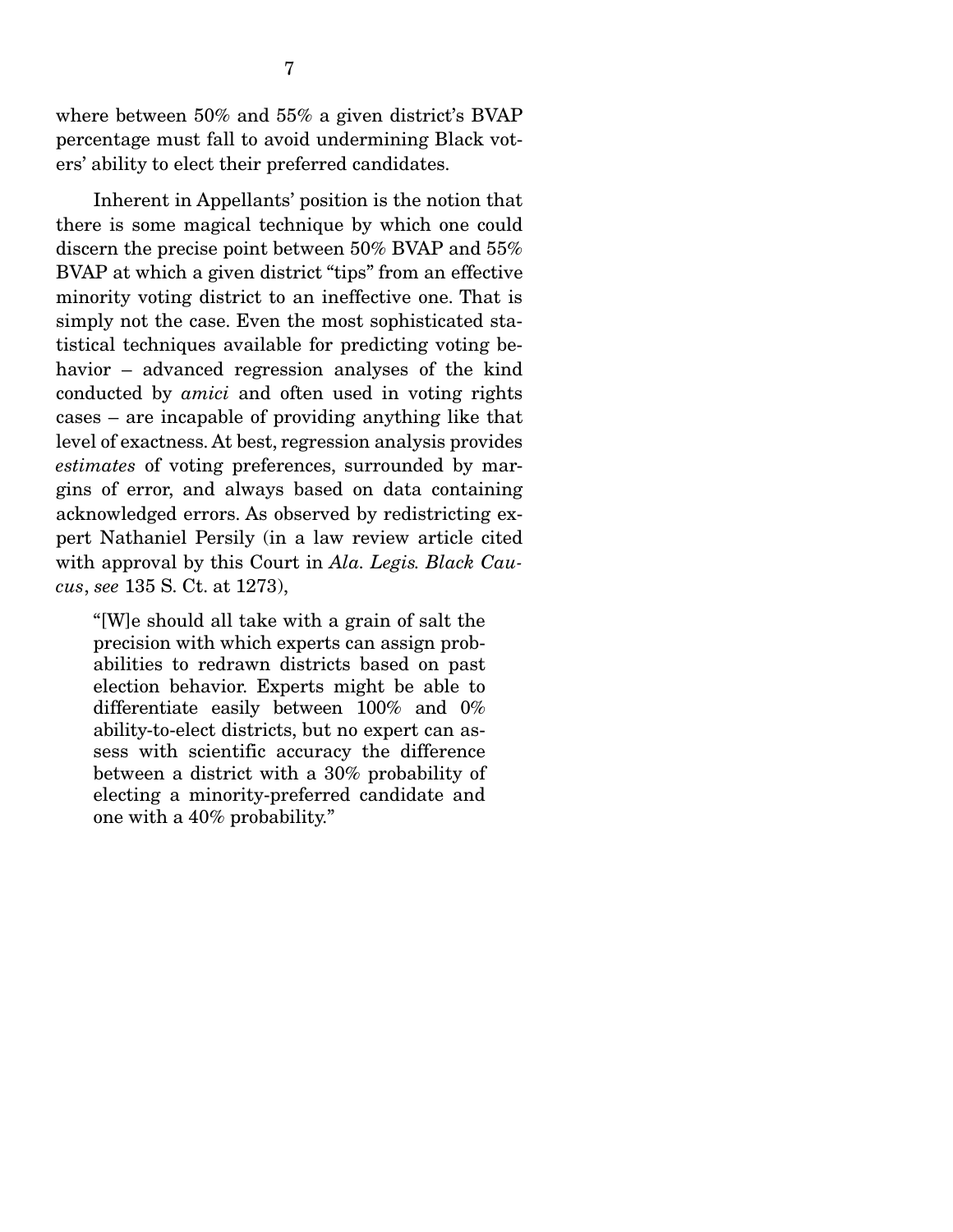Nathaniel Persily, *The Promise and Pitfalls of the New Voting Rights Act*, 117 YALE L.J. 174, 250-51 (2007) (footnote omitted).

 In this case, the opinion below reflects that the Virginia Legislature conducted a "functional analysis" of voting patterns in the Challenged Districts,<sup>4</sup> to discern the approximate threshold of Black voting power above 50% BVAP that would be required to avoid dismantling the effectiveness of existing majority-minority seats. The Legislature relied on the types of evidence that have long been relied upon by legislatures and the courts in assessing voting behavior. Despite Appellants' contrary implication, there is no additional appropriate science that could more precisely target the exact threshold required to ensure that minority voters' voting power is not undermined.

#### ARGUMENT

--------------------------------- ---------------------------------

 Section 5 of the Voting Rights Act as it was in effect at the time of the 2011 redistricting in Virginia prohibited a covered state from redrawing effective majority-minority voting districts in a way that would "have the effect of diminishing the ability of any citizens of the United States on account of race or color, or [language minority status], to elect their preferred candidates of choice." 52 U.S.C. § 10304(b). It is undisputed in this case that maintaining an existing, effective majority-minority district's "ability to elect" meant

<sup>4</sup> *Bethune-Hill*, 141 F. Supp. 3d at 511, 558-59.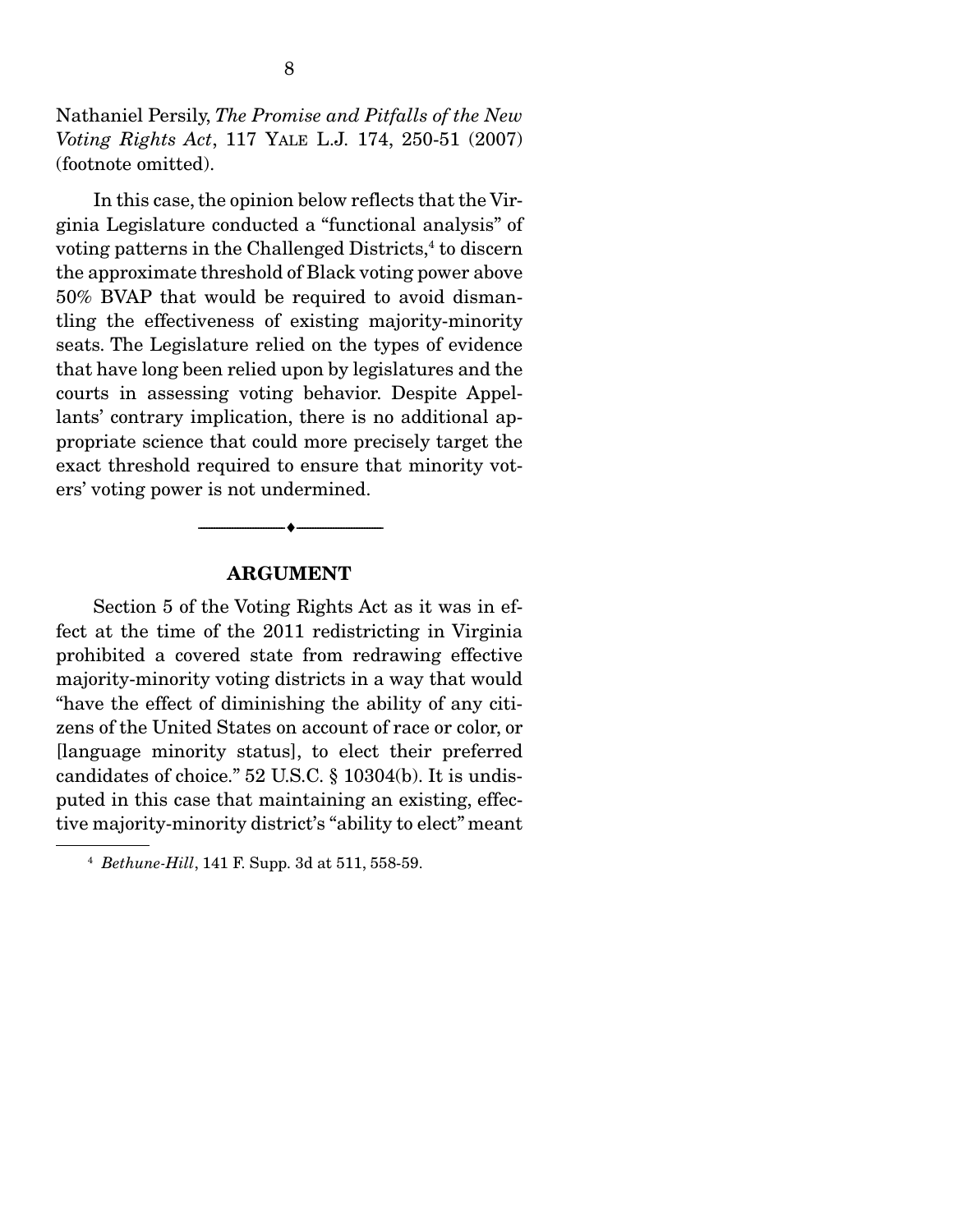that the Challenged Districts must maintain *at least*  50% BVAP; indeed, Appellants concede as much.5

 But while it is necessary to maintain 50% BVAP, the courts have historically recognized that the 50% threshold does not necessarily ensure that a given district will be "effective" for minority voters. *See, e.g.*, *Ketchum v. Byrne*, 740 F.2d 1398, 1413 (7th Cir. 1984) (noting the "widely accepted understanding . . . that minorities must have something more than a mere majority even of voting age population in order to have a reasonable opportunity to elect a representative of their choice."); *Jeffers v. Tucker*, 847 F. Supp. 655, 660 (E.D. Ark. 1994) (three-judge district court) (in fashioning a remedy, "the creation of districts with bare majorities is not enough for a complete remedy."); *see also* Bullock & Gaddie, *supra*, *Ch. 5: Virginia* in THE TRI-UMPH OF VOTING RIGHTS IN THE SOUTH at 141-163 (documenting the historically low Black registration and turnout rates, which lag behind white participation levels in the Commonwealth, and often lag behind Black participation in the rest of the United States).6

<sup>6</sup> The need to have stronger minority districts than a bare majority is even more pronounced for Latinos, who – in addition to comparative youth and generally lower electoral participation rates – have a sizable percentage of noncitizens. These persons are counted in the Census estimates of voting age population but cannot vote. Creating districts that will be effective for Latino voters is further complicated by the inability to precisely calculate citizenship rates, as discussed below. *See* notes 9 & 12-13, *infra*.

<sup>5</sup> *See* note 2, *supra*.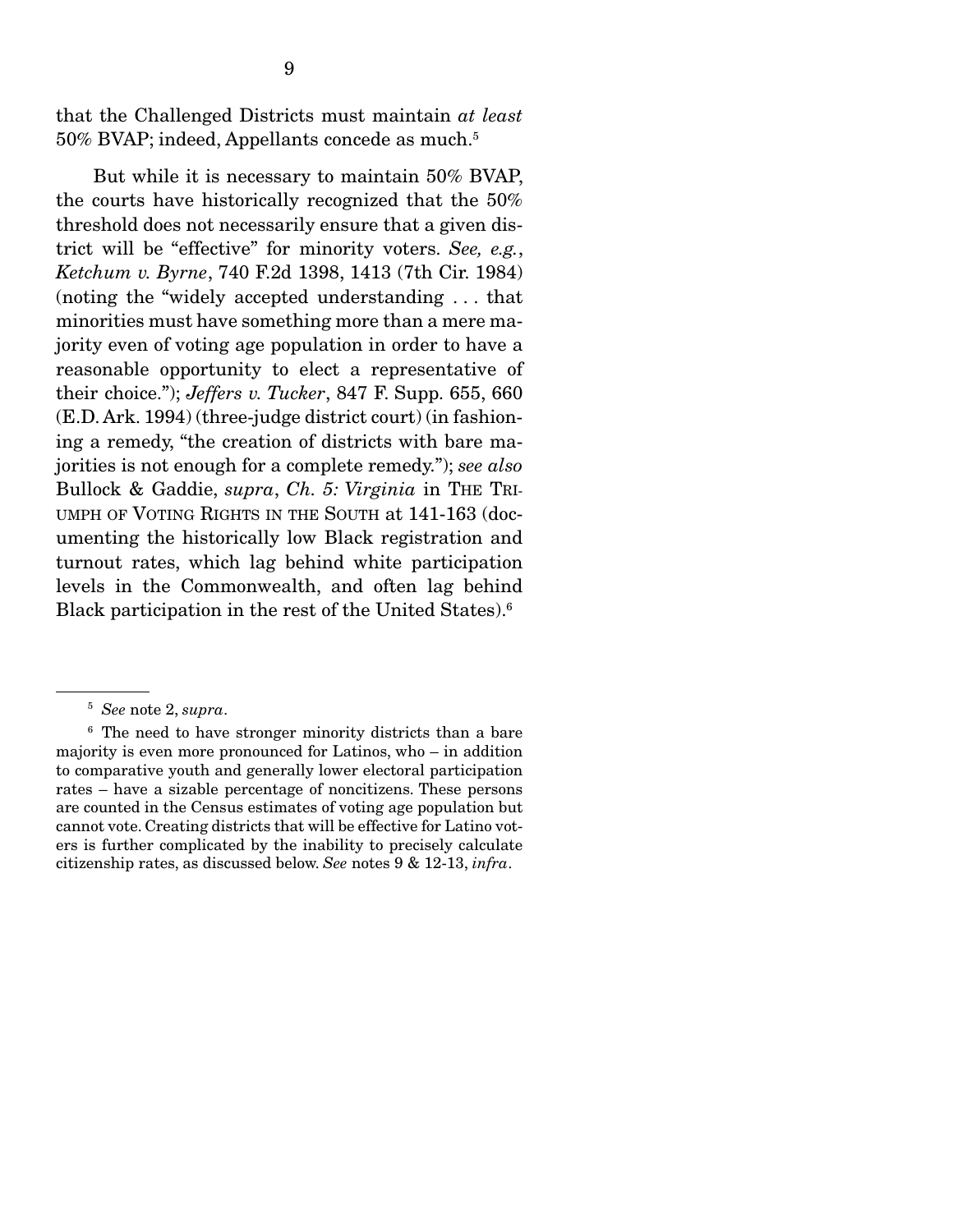In this case, the Virginia Legislature used a 55% BVAP guideline to determine which districts are "effective" minority voting districts. Appellants object to that guideline, suggesting that the State had an obligation to more precisely identify the percentage of BVAP needed for each district, but there is no means by which one could accurately discern where, in the range between 50% and 55% BVAP, a district suddenly switches from "effective" to "ineffective" for minority voters and vice versa.

## I. THE EVIDENCE THAT THE VIRGINIA LEGISLATURE RELIED ON IN SETTING THE 55% BVAP THRESHOLD IS THE SORT REGULARLY RELIED UPON BY LEGISLATURES AND COURTS.

 In determining that 55% BVAP was necessary to maintain the Challenged Districts as effective majority-minority "ability to elect" districts, the Virginia legislature relied on demographic and electoral data and trends, and on the knowledge of the chief mapmaker and the incumbent legislators most familiar with their districts.

 Taking Challenged District 75 as an example, the opinion of the majority below reflects a thorough functional analysis by a veteran of the Virginia House of Delegates, Delegate Chris Jones, who also played an integral role in the 2001 redistricting. That analysis built on Delegate Jones' own intimate knowledge of the Virginia House of Delegates districts and included the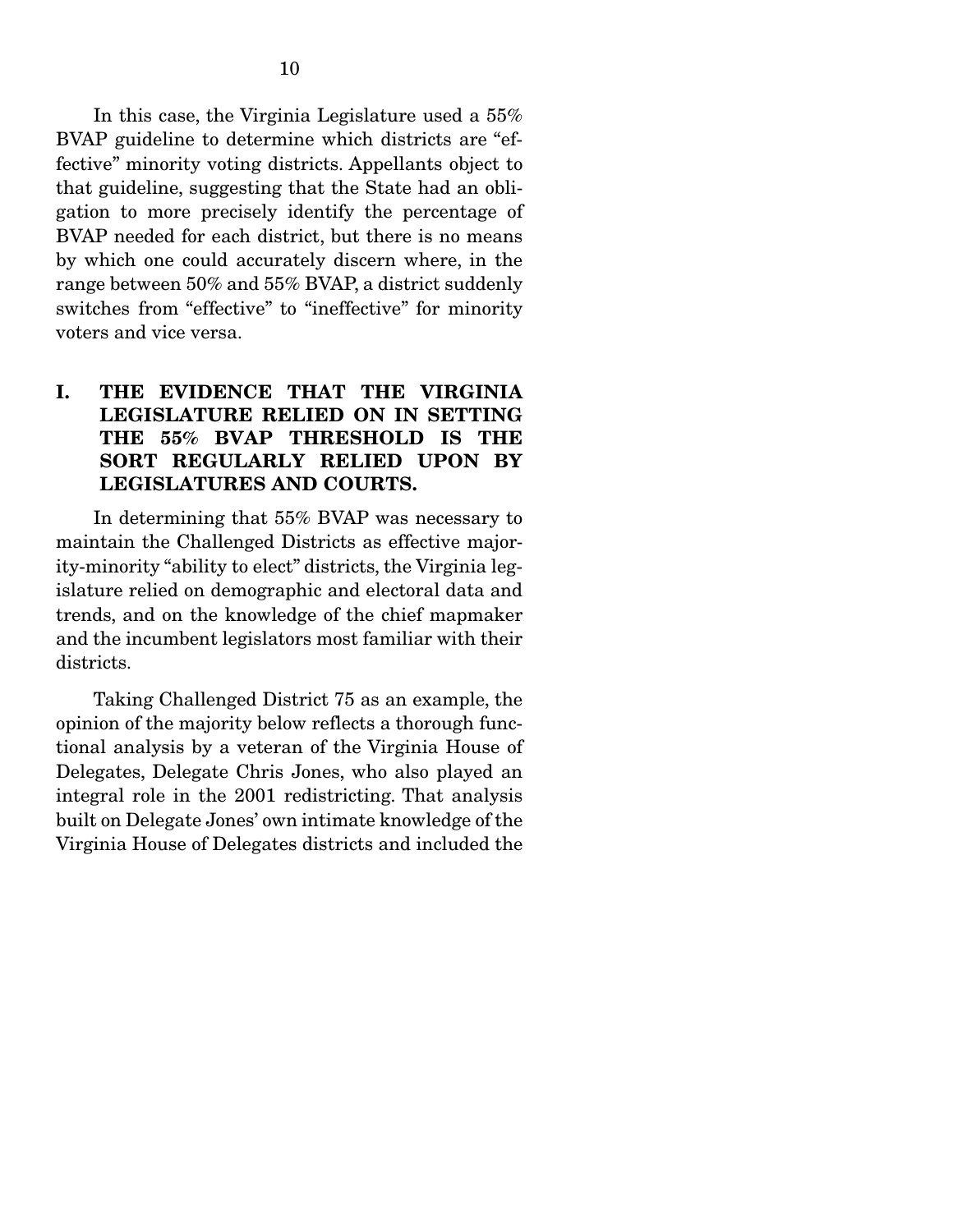current demographics of District 75, past elections that had occurred in the district, the outcomes of those elections, registration and turnout rates, the presence and impact of a non-voting prison population within the district, numerous meetings with the incumbent, and responsiveness to the incumbent's views about changes necessary to preserve the ability of African-Americans to elect a chosen candidate in District 75. Based on this analysis, the BVAP in Challenged District 75 was established at 55.4% of the voting age population ("VAP"). *Bethune-Hill*, 141 F. Supp. 3d at 511 and 558-59.7

 Appellants discount this type of "on-the-ground" functional analysis as insufficient to establish a "solid basis in evidence," but this is precisely the type of evidence that courts and legislatures have long relied upon in determining the effectiveness of minority voting districts. *See Georgia v. Ashcroft*, 539 U.S. 461, 469-71 (2003) (summarizing Georgia's redistricting process);8 *id*. at 484 (faulting the district court for failing to give

<sup>7</sup> In addition to very close races in existing District 75 (*see Bethune-Hill*, 141 F. Supp. 3d at 558), Delegate Jones even testified to numerous elections in pre-existing majority-BVAP districts in which Black voters had been unsuccessful in electing their candidates of choice. *See* Jt. Appx. 1968-75 & 1997-98.

<sup>&</sup>lt;sup>8</sup> It is true that Congress amended Section 5 in 2006 to override this Court's decision in *Ashcroft* insofar as it sanctioned the use of "coalitional" of "influence" districts in assessing the overall impact on a redistricting plan on minority voters' ability to election, but those amendments did not purport to alter the types of evidence pertinent to the inquiry.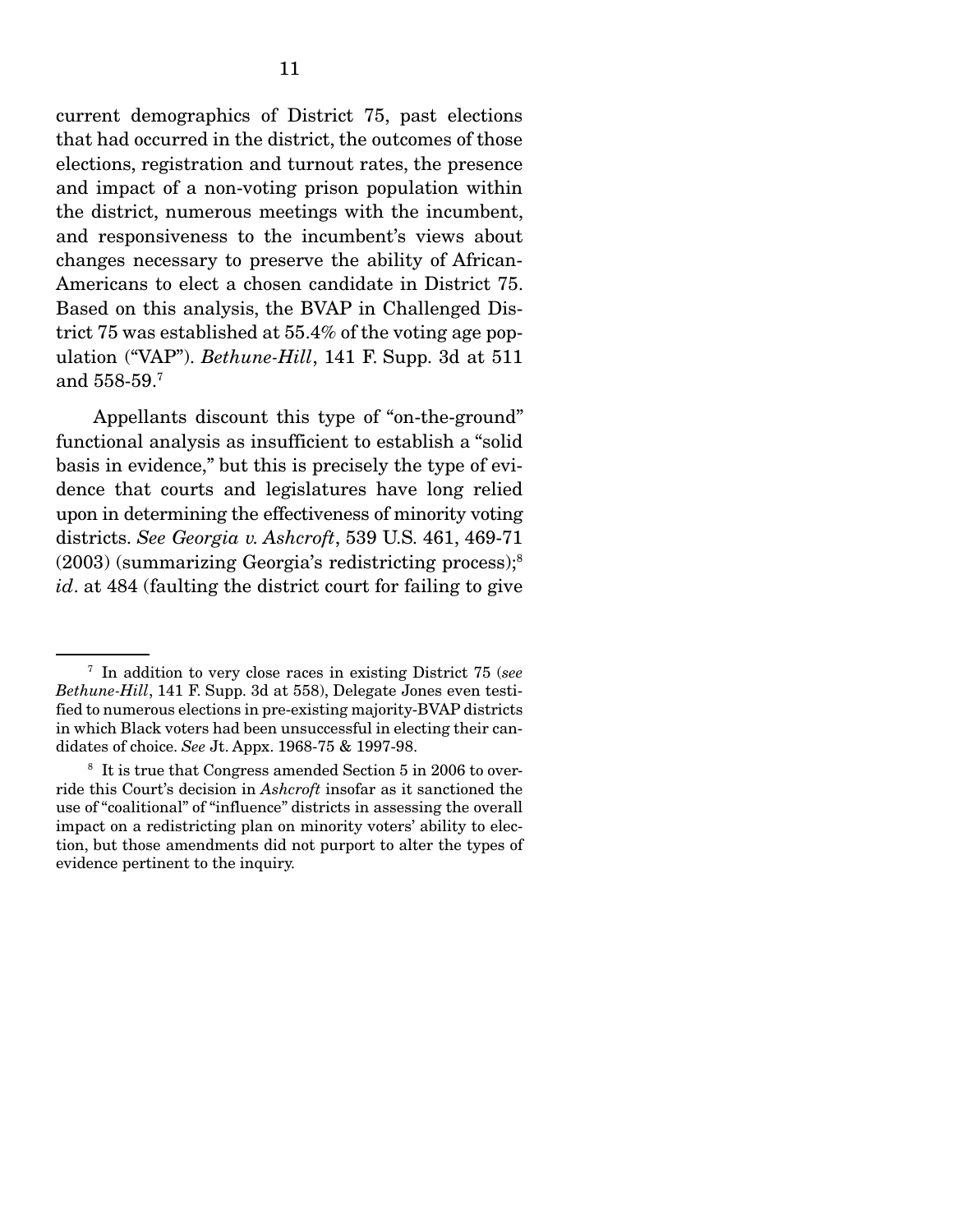sufficient consideration to the views of minority legislators who voted for the project because "representatives of districts created to ensure continued minority participation in the political process have some knowledge about how 'voters will probably act' and whether the proposed change will decrease minority voters' effective exercise of the electoral franchise"); *Sanchez v. Bond*, 875 F.2d 1488, 1494 (10th Cir. 1989) ("The experiences and observations of individuals involved in the political process are clearly relevant to the question of whether the minority group is politically cohesive."); 28 C.F.R. § 51.28 (listing information required for USDOJ to assess a new redistricting plan for possible retrogression); *id*. at subd. (f) (noting the relevance of the opportunity for minority group members to participate in the districting process).

 Indeed, the Virginia legislature engaged in a far more nuanced investigation of the necessary threshold for "effectiveness" than many courts have done in adopting redistricting plans over the years. Historically, courts relied on a 65% "rule of thumb," under which Black voters must constitute 65% of the total population (or 60% of the VAP) to form an effective district. Those figures were "derived by augmenting a simple majority with an additional 5% for young population, 5% for low voter registration and 5% for low voter turn-out, for a total increment of 15%" and taking 5% back out where voting age population data were available. *Ketchum*, 740 F.2d at 1415. This rule of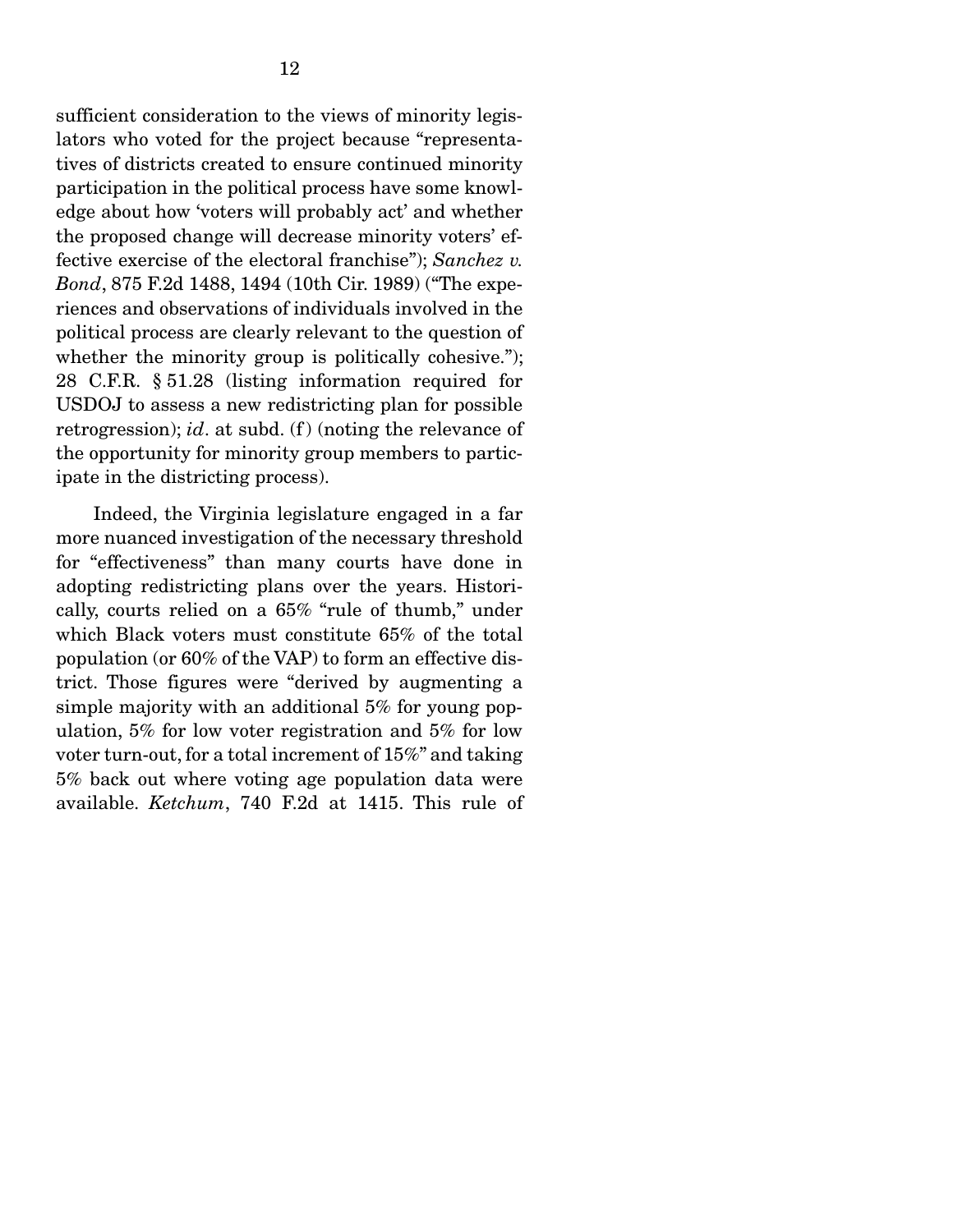thumb, which has been applied in a host of federal voting rights cases over the years,<sup>9</sup> was not the product of the type of jurisdiction-specific "functional analysis" in which Delegate Jones engaged.

 Implicit in Appellants' position – because it is the only other type of evidence that could plausibly have been added to the mix – is a contention that a "solid basis in evidence" can really only be established where States conduct an advanced regression analysis to determine the precise degree of minority cohesion and non-minority bloc voting and crossover voting. However, the courts have repeatedly rejected the proposition that any single method is required to assess

<sup>9</sup> *See, e.g.*, *Barnett v. City of Chicago*, 141 F.3d 699, 703 (7th Cir. 1998) ("it is a rule of thumb that blacks must be at least 65 percent of the total population of a district in order to be able to elect a black. [Citations.] Likewise, because of both age and the percentage of noncitizens, Latinos must be 65 to 70 percent of the total population in order to be confident of electing a Latino."); *African American Voting Rights Legal Defense Fund, Inc. v. Villa*, 54 F.3d 1345, 1348 n.4 (8th Cir. 1995) (same); *State of Mississippi v. United States*, 490 F. Supp. 569 (D.D.C. 1979) (three-judge panel), *aff 'd*, 444 U.S. 1050 (1980) ("it has been generally conceded that, barring exceptional circumstances such as two white candidates splitting the vote, a district should contain a black population of at least 65 percent or a black VAP of at least 60 percent to provide black voters with an opportunity to elect a candidate of their choice."); *United Jewish Organizations of Williamsburgh, Inc. v. Carey*, 430 U.S. 144, 164 (1977) ("it was reasonable for the Attorney General to conclude in this case that a *substantial* nonwhite population majority – in the vicinity of 65% – would be required to achieve a nonwhite majority of eligible voters." (emphasis in original)); *see also Growe v. Emison*, 507 U.S. 25, 39 (1993) (showing of vote dilution would "justify a supermajority districting remedy").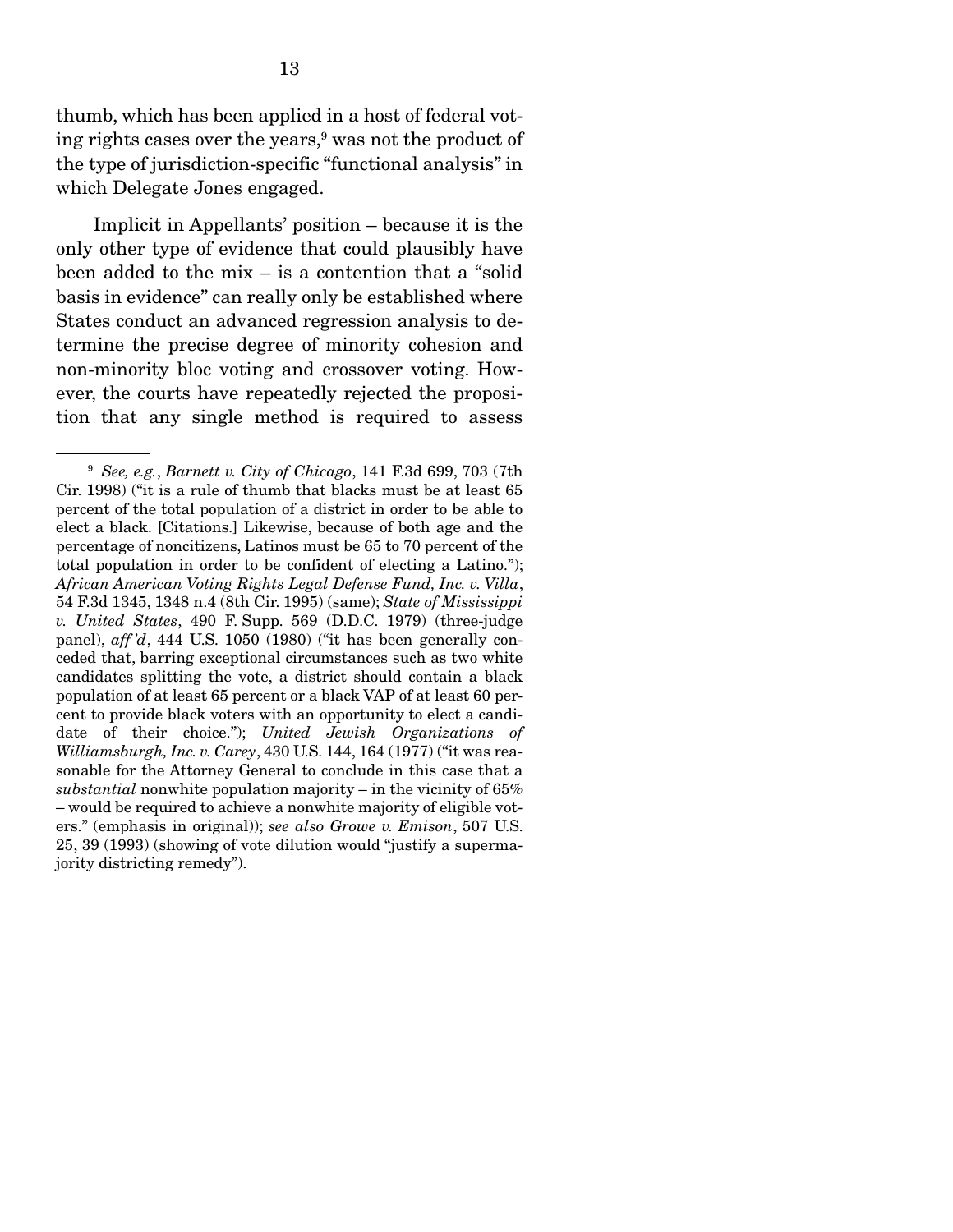minority and non-minority voting behavior. *See, e.g.*, *Brewer v. Ham*, 876 F.2d 448, 454 (5th Cir. 1989) ("Statistical evidence is not a *sine qua non* to establish cohesion."); *Sanchez*, 875 F.2d at 1493-94; *Pope v. County of Albany*, 687 F.3d 565, 573 n.5 (2d Cir. 2012); *Askew v. City of Rome*, 127 F.3d 1355, 1379 n.9 (11th Cir. 1997).

 Moreover, any attempt to refine through regression analysis the appropriate BVAP level for Challenged District 75 (or any other Challenged District) that is below 55%, but above 50%, would have been futile: the science is not designed to, nor appropriate for that task.

II. DUE TO LIMITATIONS INHERENT IN THE AVAILABLE DATA AND TECHNIQUES, EVEN THE MOST SOPHISTICATED RE-GRESSION TECHNIQUES CANNOT PRE-CISELY IDENTIFY THE EXACT POINT BETWEEN 50% AND 55% BVAP AT WHICH A DISTRICT BECOMES "EFFECTIVE" FOR VOTING RIGHTS PURPOSES.

 Due to the secrecy of the ballot, one cannot know how members of any given racial group actually voted at any given election. Thus, the courts – including this Court in *Thornburg v. Gingles*, 478 U.S. 30 (1986) – have approved of the use of various regression techniques in an attempt to estimate voting behavior. Though there are a number of variations, such as bivariate and multivariate ecological regression and ecological inference, at their most basic level all of these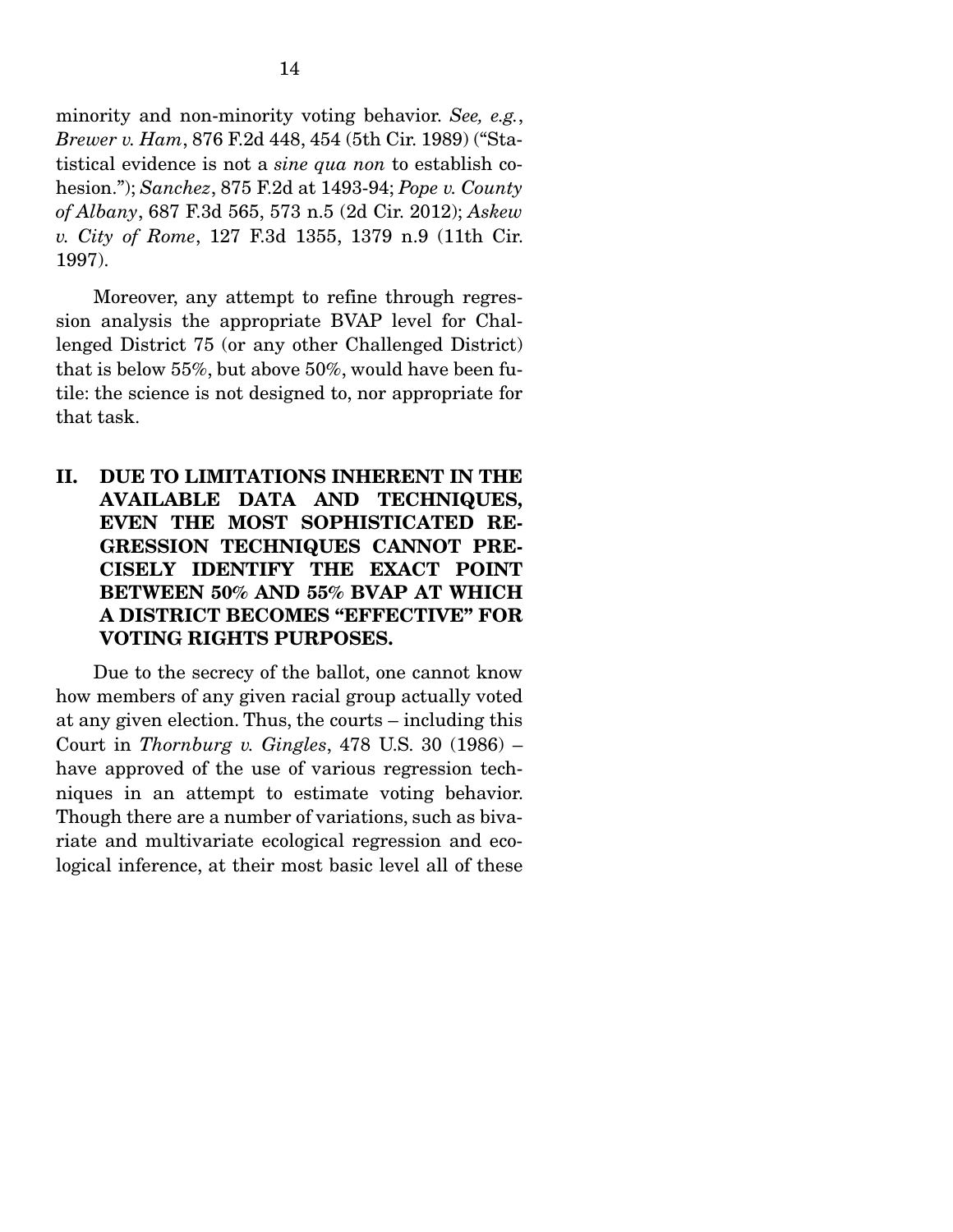techniques work in the same manner. First is a determination of the percentage of the relevant population (*e.g.*, African-Americans or Latinos) within a given geographical unit, such as a precinct (the "independent variable"). Then, having determined "how Black" (for example) each precinct is, one then inquires whether there is a correlation between the percentage Black and the known support for each candidate in each precinct as reflected in the official election results (the "dependent variable"). *See* Bullock & Gaddie, *supra*, THE TRIUMPH OF VOTING RIGHTS IN THE SOUTH, *supra*, Appx. A ("Analytic Methods for Estimating Racial Voting Patterns"), for a more detailed description of these techniques. This analysis is used to estimate the level of support for the various candidates by the various racial groups in an election.

 It is crucial to remember, however, that though these techniques continue to be improved and refined, at the end of the day they can only provide *estimates* of minority- and non-minority voting behavior within a range ("margin of error" or "confidence interval") that can be relatively narrow or very large, much like public opinion polling provides *estimates* of support in the electorate for various candidates. That being the case, regression analyses, even under optimal conditions, simply cannot predict voting behavior with the level of precision demanded by Appellants. And "optimal conditions" rarely present themselves. Like public opinion polling, the reliability of regression estimates will always depend on the quality of the data fed into the system and upon the accuracy of the assumptions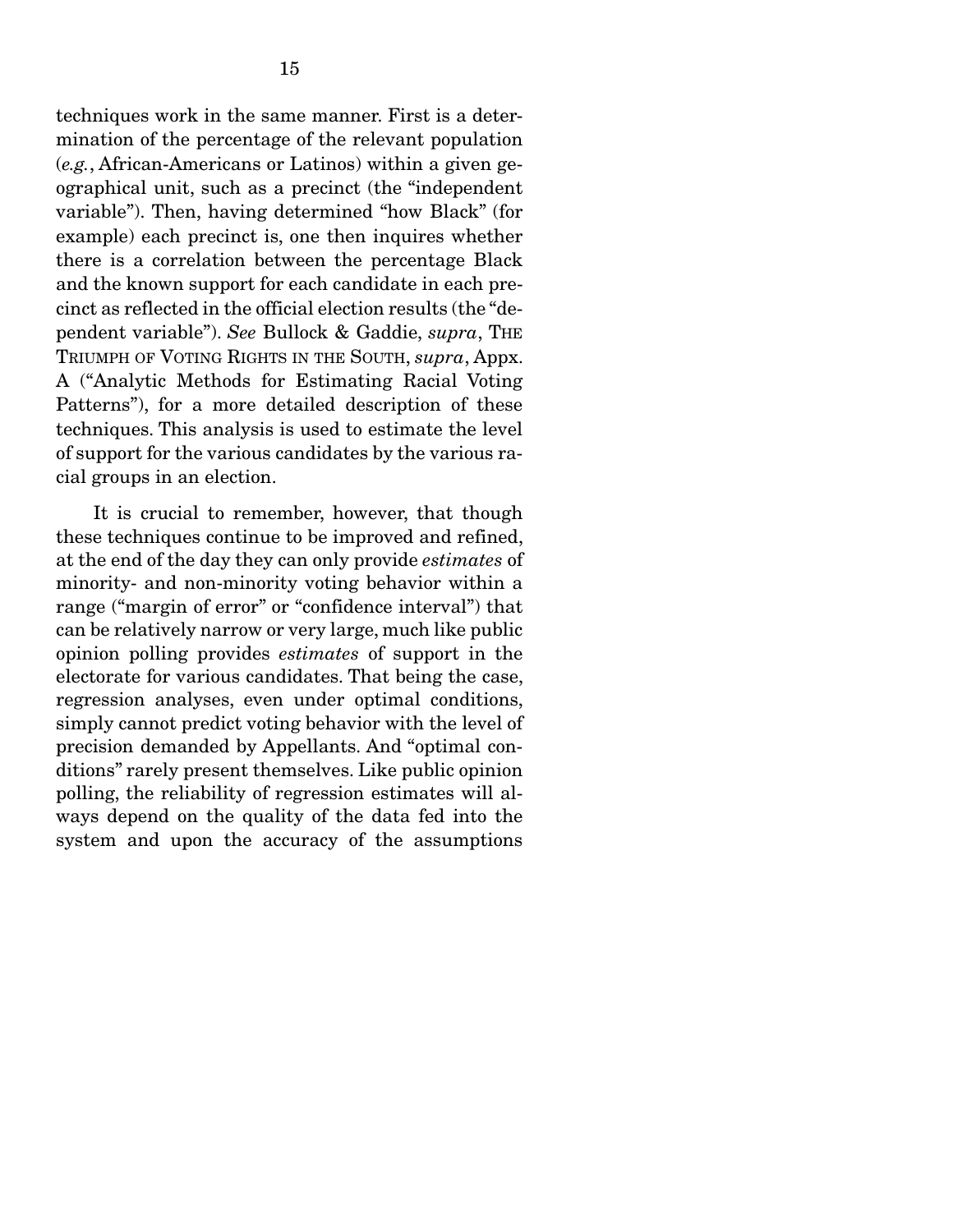underlying the analysis. In redrawing districts, a legislature, like a court "should not ignore the imperfections of the data used nor the limitations of statistical analysis." *Overton v. Austin*, 871 F.2d 529, 539 (5th Cir. 1989) (footnote omitted); *Aldasoro v. Kennerson*, 922 F. Supp. 339, 344 (S.D. Cal. 1995) ("these statistical methodologies were not precise and provided only 'estimates' of each group's voting behavior.").

## A. Recognized Limitations In The Available Demographic And Electoral Data Contribute To Uncertainty In Estimating Voter Behavior.

 To begin with, there are a number of wellrecognized limitations in the available demographic and electoral data available for redistricting and regression analysis.

## 1. The "fiction" of the accuracy of Census data.

 The main source of demographic data available for redistricting and regression analyses are population figures acquired from the decennial Census, by total population and voting age population, broken down by racial group. While these data are more accurate than the data from many other sources, being a complete enumeration of the population, it is still no secret that the Census data are inaccurate and that the inaccuracies disproportionately affect certain groups, particularly minority racial groups. *See Dept. of Commerce v. United States House of Representatives*, 525 U.S. 316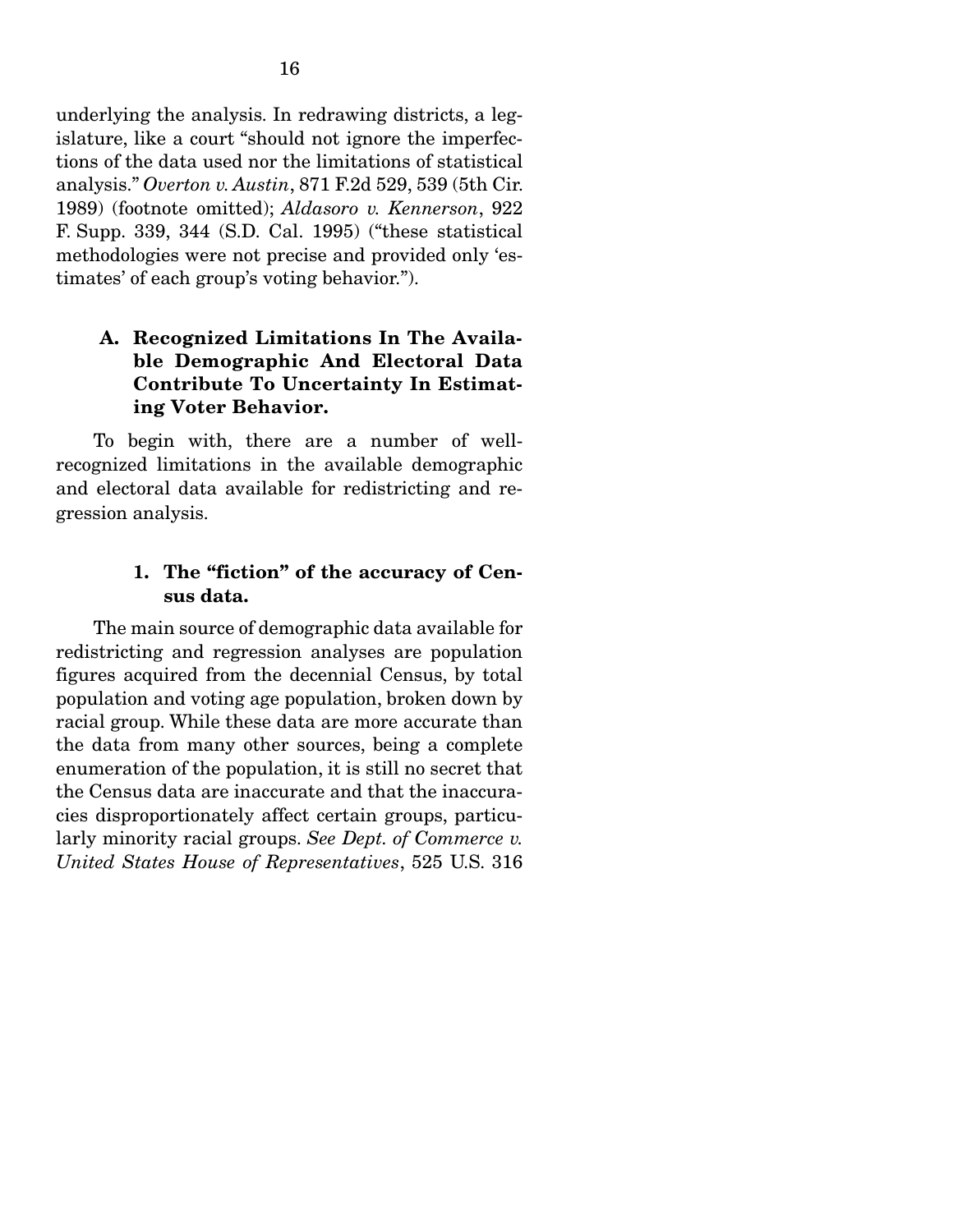(1999) (discussing the "undercount" of minority voters); Brunell, *supra*, 62 CASE W. RES. L. REV. at 1062 (citing Benjamin J. Razi, Comment, *Census Politics Revisited: What to Do When the Government Can't Count?*, 48 AM. U. L. REV. 1101, 1105-11 (1999) (describing various flaws with census methodology and its negative effect on the accuracy of census data); D'Vera Cohn, *Imputation: Adding People to the Census* (Pew Research Center, May 4, 2011) (discussing statistical technique called "imputation" to fill in missing Census data, *i.e.*, people and their ethnic and social characteristics, and noting "[t]he number of imputed people tends to be higher among hard-to-count groups such as ethnic and racial minorities.").10

 And while this Court has held that the Census data must nevertheless be used in apportioning members of Congress among the various states each decade, *Dept. of Commerce*, 525 U.S. at 316, it remains the case that the well-known inaccuracy of Census data means that, at its most basic level, even contemporaneous regression analyses based on the Census will have a built-in error in the independent variable.

 And, of course, that inaccuracy only grows over the course of the decade. Legislative districts are generally drawn to last for an entire decade, and while the courts indulge in the "fiction" that a district's demographics

<sup>10</sup> *See also* Thomas L. Brunell, *Using Statistical Sampling to Estimate the U.S. Population: The Methodological and Political Debate Over Census 2000*, 33 PS: POL. SCI. & POL. 775 (2000); Thomas L. Brunell, *Making Sense of the Census: It's Political*, 33 PS: POL. SCI. & POL. 801 (2000).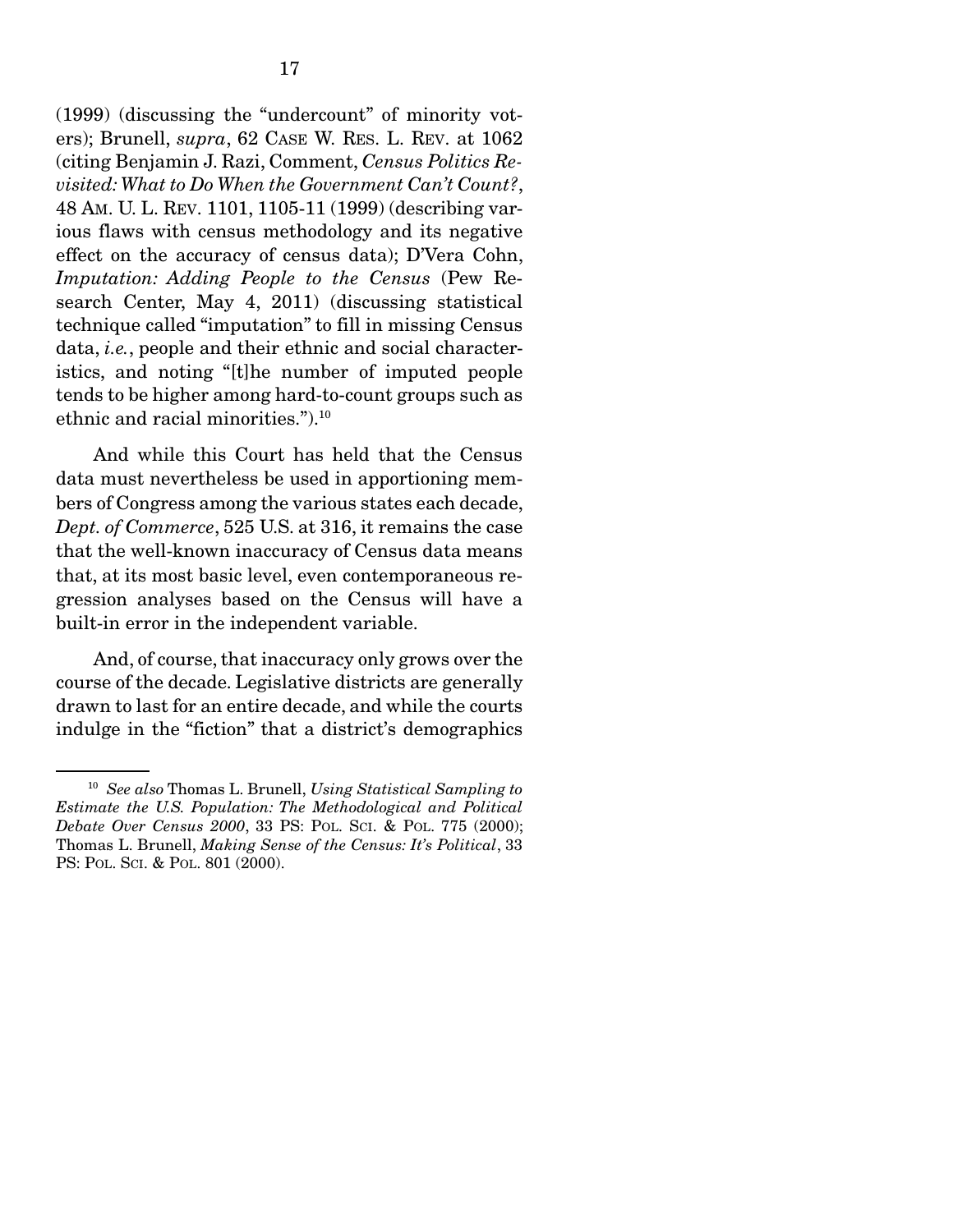remain unchanged during that decade, *see Ashcroft*, 539 U.S. at 488 n.2 (2003), everybody knows that is not true. For example, the voting age population reported in the Census will absolutely have changed in the course of a year, much less a decade. And every redistricter has encountered the circumstance of a new neighborhood or development that was not in existence when the Census was conducted, or has disappeared since the Census was taken. (As a particularly extreme example, consider the impact of Hurricane Katrina on the population of New Orleans.) Thus, Census data become ever less reliable for identifying the demographics of the basic geographic areas that must be used to conduct the regression analysis. VAP collected by the Census in 2010, and released in 2011, cannot accurately tell us the demographic make-up of a census block or precinct during an election in 2016 – or 2006.

### 2. Margins of error for the American Community Survey.

 There are ways to try to deal with this temporal mismatch, but they come with their own problems. For instance, unlike the Census, which only occurs once per decade, the Census Bureau's American Community Survey ("ACS") is collected on an ongoing, annual basis. However, also unlike the Census, the ACS is not a complete enumeration of the population. It is a survey of approximately 1 million households per year, nationwide, which – like any survey – has an inherent margin of error. For large geographic areas – for example, a State or very populous county – that margin of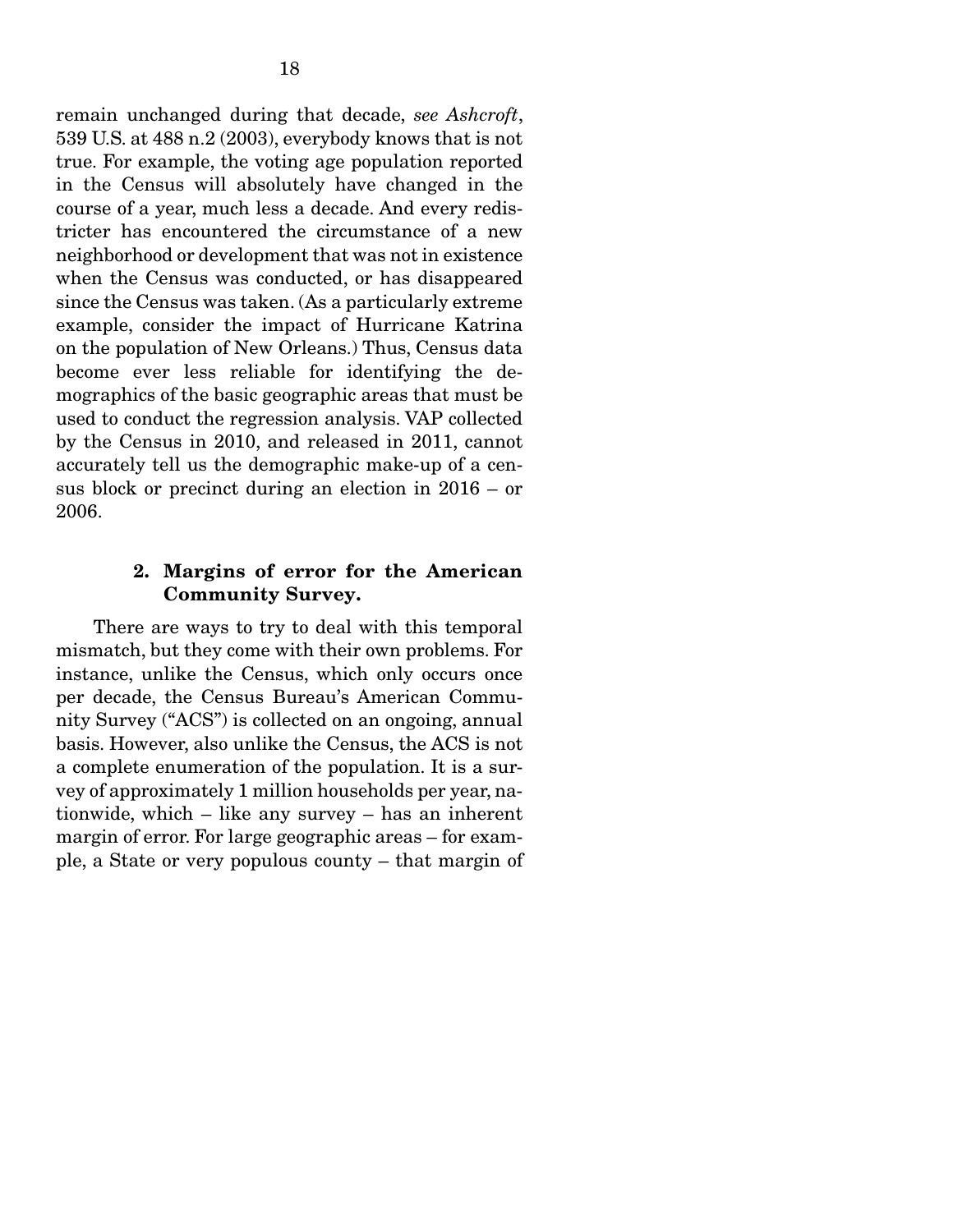error may be relatively narrow, but the smaller the geographic area, the larger the margin of error (because there will be fewer actual survey respondents, and maybe none, in that smaller area  $-i.e., a smaller sam$ ple size). Various other methodologies applied by experts for temporally "advancing" the Census data to account for its growing unreliability are simply arbitrary. *Cf. Perez v. Pasadena Indep. Sch. Dist.*, 165 F.3d 368, 373 (5th Cir. 1999), *cert. denied*, 528 U.S. 1114 (2000) (affirming district court's refusal to accept straight-line projections to update 1990 Census data to 1997-1998).

#### 3. Disaggregation and Re-aggregation of Data.

 Moreover, the ACS is not reported at the Census block level. (Census blocks are the smallest geographic unit for reporting Census data – about the size of a city block – and are typically the building blocks for redistricting). That means, to be usable for regression analysis, ACS data must be extrapolated from some larger Census geography (block groups or tracts) and somehow attributed to the Census block level. Often this is done by merely assuming that all blocks in a block group or tract have the same demographic characteristics as the larger geography, though that is rarely the case. This attribution process not only enhances the error inherent in the ACS data, it hides the error because it can no longer be calculated.<sup>11</sup>

<sup>&</sup>lt;sup>11</sup> Other techniques for attributing ACS data to Census blocks exist as well, but all suffer the same fundamental flaw.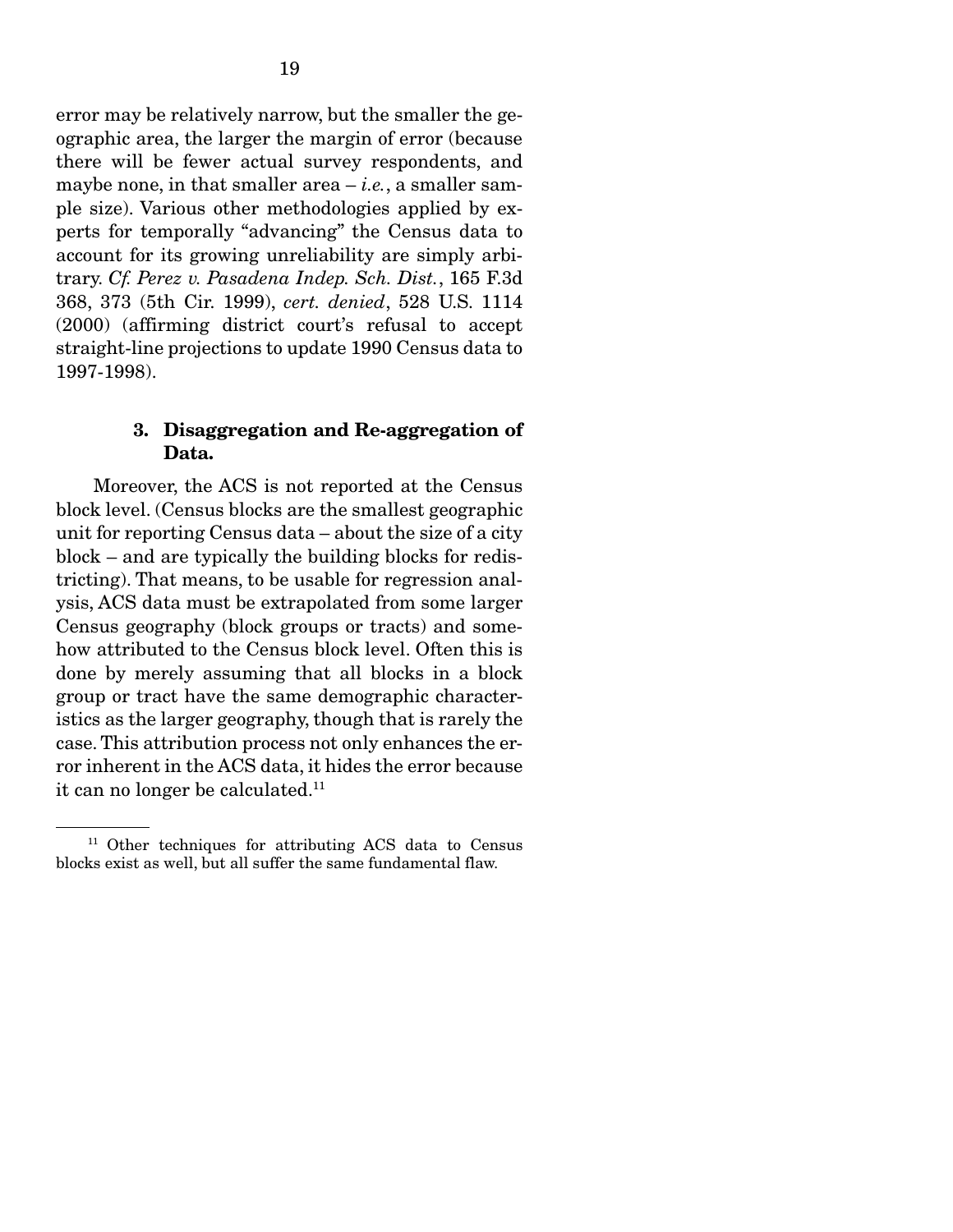Moreover, voting geography and Census geography often do not match. Election results are reported by precinct, a geography that may change between elections to reflect migration patterns or consolidation for different elections. Such changes are generally not a statewide project, but the responsibility of local election officials. Census geography *may* include Voting Tabulation Districts ("VTDs"), an approximation of precincts at a point in time, but even when present, $12$ VTDs will typically only match the actual precincts at the beginning of the decade, until the precincts change. Precints can and regularly do change for each election. Additionally, Census blocks normally follow physical lines such as streets, but precinct geography boundaries may run in the middle of a census block so that houses on either side of the street are in the same precinct even though they are in different census blocks. The precinct-level election results, of course, remain unchanged, while the voter demographics reflect an attempt by the analyst to approximate the characteristics of the voters in the underlying contemporaneous precinct geography, which has very likely changed since the election. Quite often there is no map of the old contemporaneous precincts from, for example, eight or ten years earlier, and certainly not in digital form, that can be recovered for the purpose of regression analysis of that historical election. Often, local elections officials purposely destroy outdated maps to avoid confusion.

<sup>&</sup>lt;sup>12</sup> VTDs are not available for all states; states must ask the Census Bureau to create them and provide the necessary boundaries. VTD geography has not historically existed for California, for example.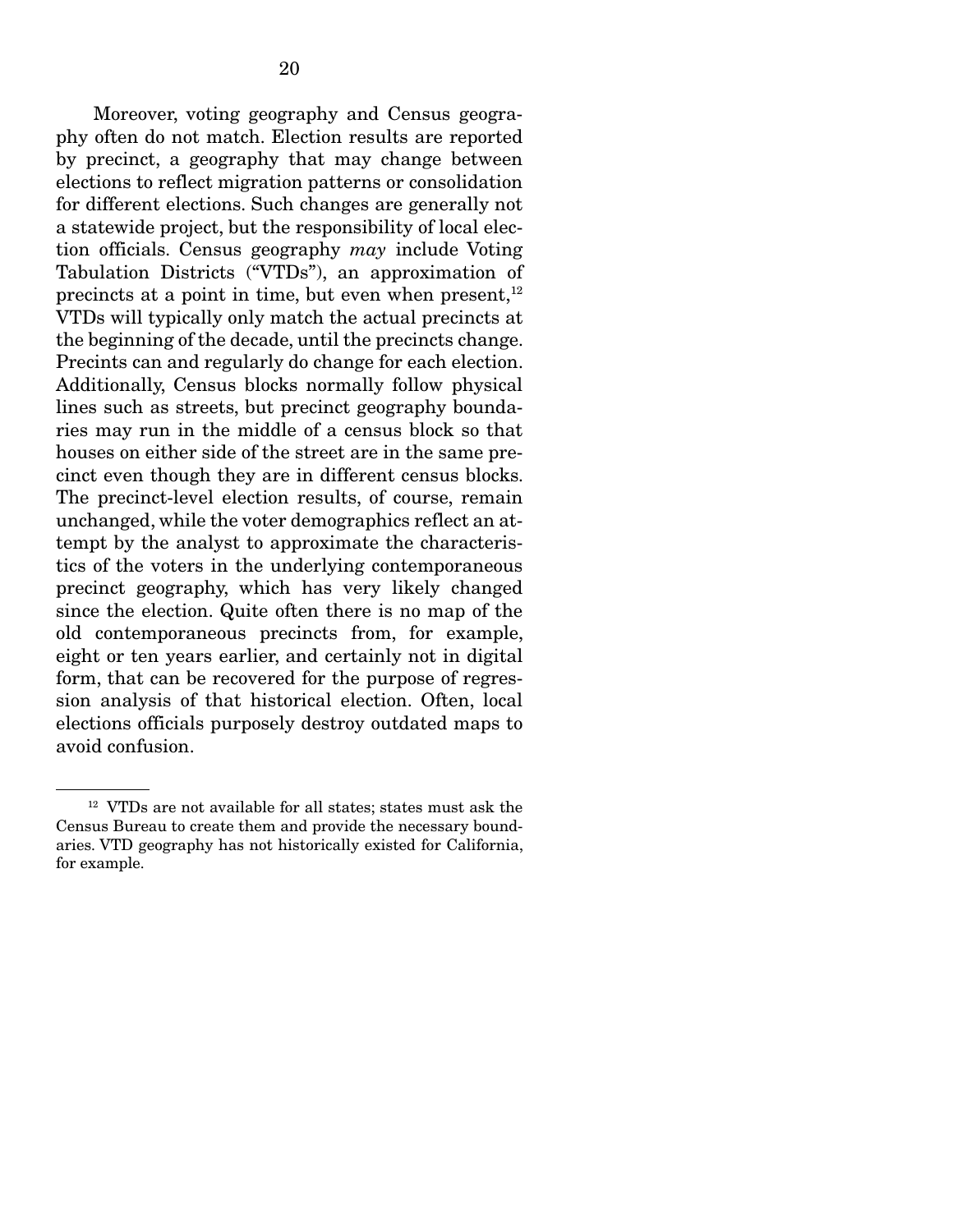Thus, to conduct a regression analysis one should either try to re-aggregate Census data from Census blocks into ever-changing voting precinct geography, or disaggregate election data from voting precincts into incongruous Census block geography. Otherwise, one is mixing apples and oranges. In either case, however, one must make assumptions about (for example) how many voters in a given precinct are also residents of an overlapping, but not coterminous Census block, and how those voters voted. This, too, introduces additional inaccuracy into the regression estimates.

## 4. Differences Between Total, Voting Age, Eligible Voter, Registered Voter, and Actual Voter Populations.

 The 65% rule discussed above is premised on recognition that a precinct's *total* Black population is different from the *voting age* population, which is different from the *eligible voter* (*i.e.*, citizen voting age) population,13 which is different from the *registered voter* population, which in turn is different from the voters who actually cast ballots (which, due to downballot roll-off and similar effects, is often different from

<sup>&</sup>lt;sup>13</sup> The difference between the voting age population and the eligible voter population is particularly pronounced in states with large populations of non-citizens. Because the Census does not include a question regarding citizenship, the only source of such data is the ACS, which has the issues discussed above. *See Reyes v. City of Farmers Branch*, 586 F.3d 1019, 1023 (5th Cir. 2009) (holding that voting rights claims in Texas must be analyzed with reference to CVAP instead of merely VAP); *Barnett v. City of Chicago*, 141 F.3d 699, 704 (7th Cir. 1998) (same); *Negron v. City of Miami Beach*, 113 F.3d 1563, 1569 (11th Cir. 1997) (same).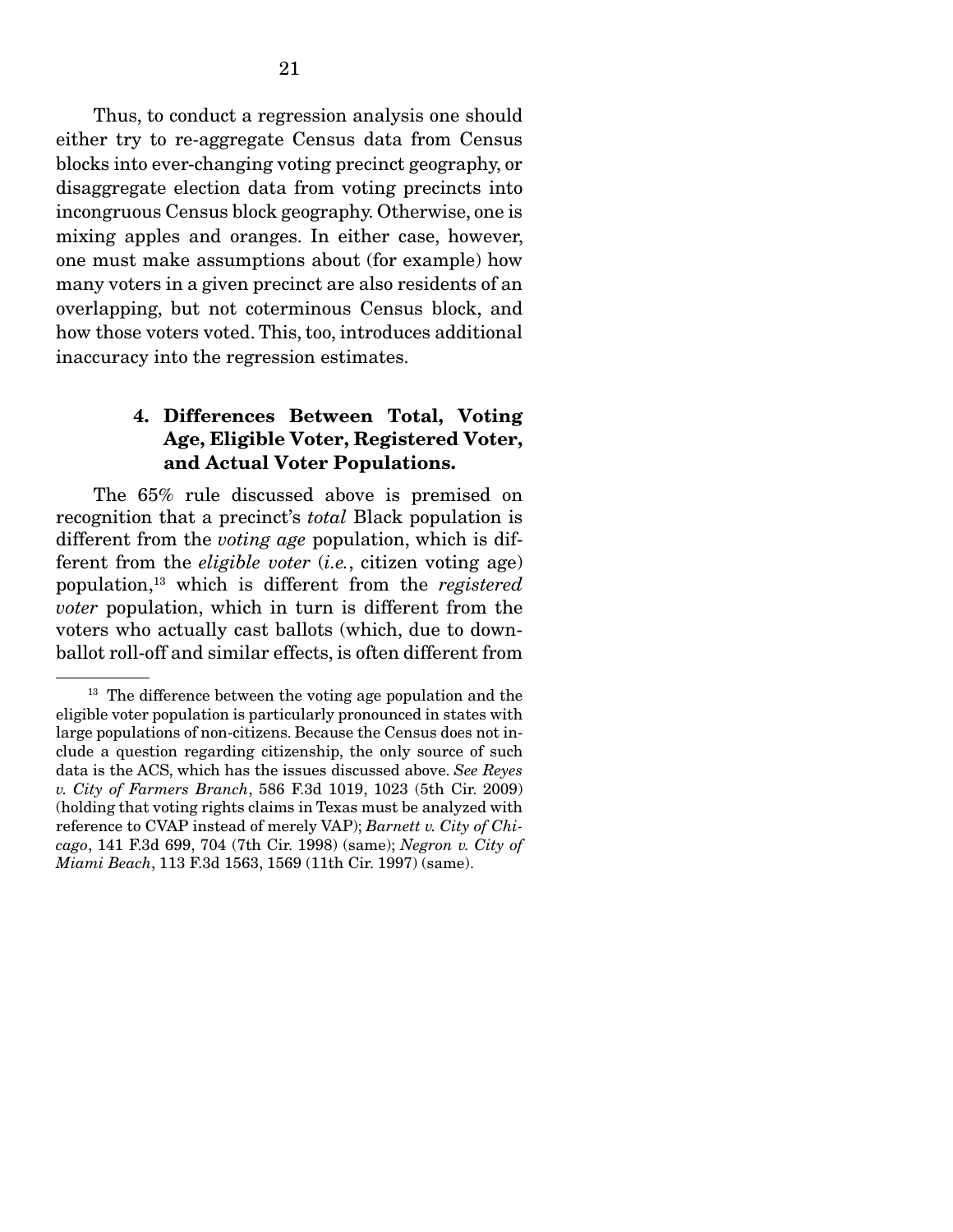voters who vote for any particular office on the ballot). When conducting a regression analysis in an attempt to discern how voters of different races voted in a particular contest, ideally one would want to know the ethnicity of the voters actually voting in that race, because it is the behavior of that subgroup that one is trying to estimate. However, many States, including Virginia, do not keep track of registered or actual voters by race. Nor does the Census or ACS. Thus, even if Census or ACS data can suggest the demographic characteristics of the total population or even voting age population of a given precinct, there is no source of data for accurately determining the demographic make-up of the actual electorate, which will ultimately determine if a given district is an "effective" minority "ability to elect" district. Consequently, any regression analysis will necessarily have to use the demographic characteristics of a population that differs from the population that one is trying to study.14

 $14$  In states with substantial Hispanic or Asian populations, like California or Texas, consultants may try to solve this problem by engaging in "surname matching" – comparing the surnames of registered or actual voters with lists of Hispanic or Asian surnames published by the Census Bureau. However, this comes with its own problems, particularly where there is substantial intermarriage. For example, it will count an Hispanic woman who marries a non-Hispanic man and takes his surname as non-Hispanic, and vice versa. There are also issues in areas with substantial Filipino population, which is part of the Asian minority as defined by the Census Bureau, but which has a high proportion of Hispanic surnames. *See Wilson v. Eu*, 823 P.2d 545, 566 n.11 (Cal. 1992). Similar issues exist with surnames that appear on the Census list but that could also be Italian, French or Portuguese. The "omission error rate (Hispanic persons misidentified as non-Hispanic)," and the "commission error rate (non-Hispanic persons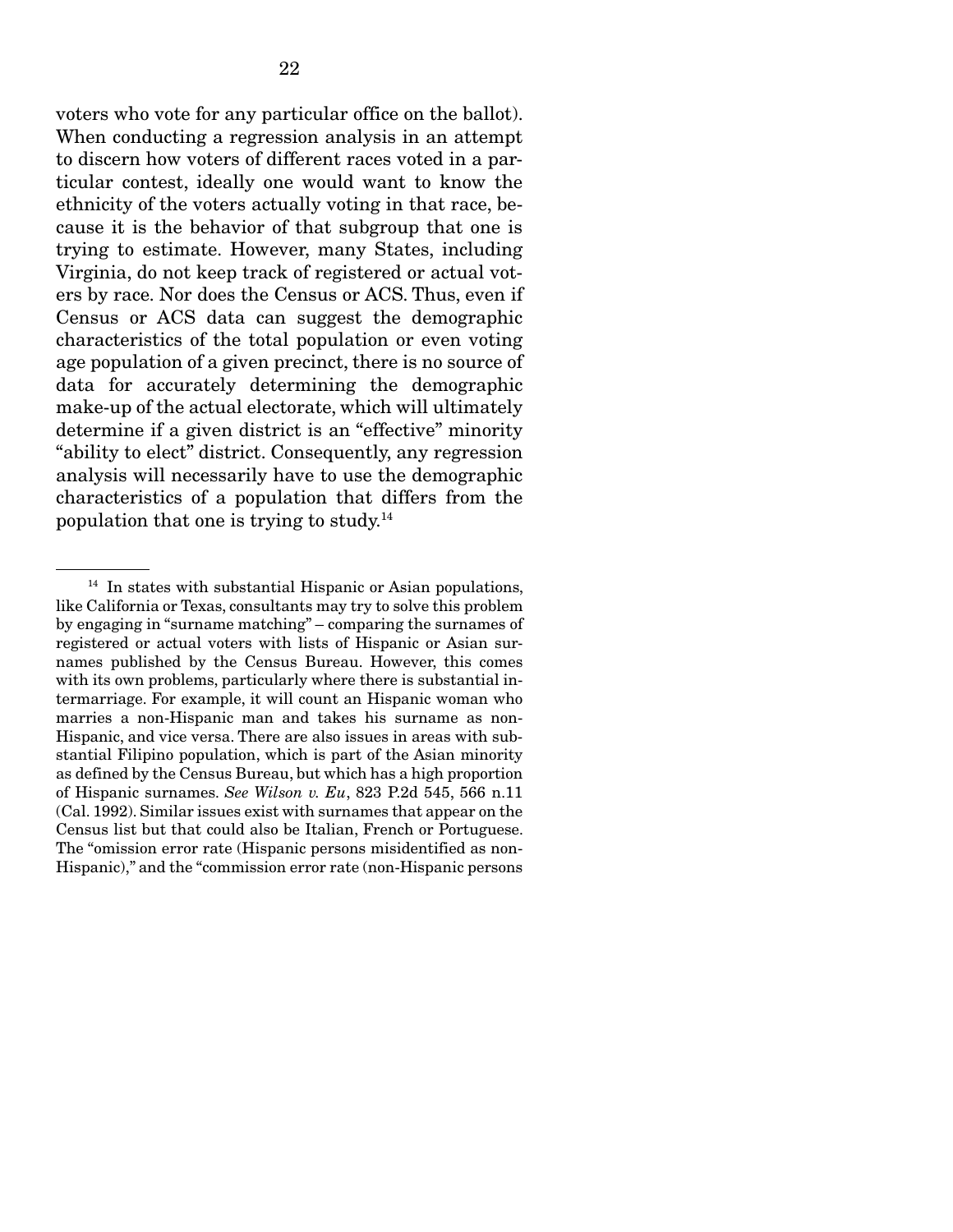### 5. Difficulty in Finding Appropriate Elections to Analyze.

 To estimate how future elections in a given electoral district are likely to proceed, one analyzes other past elections in that district. Thus, the courts have held that the most probative elections for a voting rights analysis are relatively contemporary elections for the specific office that is the subject of the analysis – so called "endogenous" elections. *See, e.g.*, *Johnson v. Hamrick*, 196 F.3d 1216, 1222 (11th Cir. 1999); *Shirt v. Hazeltine*, 461 F.3d 1011, 1020-21 (8th Cir. 2006). And elections which present a racially-contested election (*i.e.*, a minority candidate vs. a non-minority candidate), ideally for an open seat to eliminate the effects of incumbency, are especially probative. *See id*. In Virginia, such elections are difficult to come by, and in this case and other cases in which districts have been newly redrawn after the Census, there were *no* endogenous elections because the districts were brand new.

 For one thing, the primary is optional to the party, and sometimes to the incumbent. Code of Va. § 24.2- 509. The rate of uncontested elections for legislative seats in Virginia is high. Elections for the House of Delegates occurs every other year, either coincident with elections for the Senate, or with elections for the three statewide offices, thus producing different electorates

misidentified as Hispanic) . . . do not necessarily offset each other." *United States v. Alamosa County*, 306 F. Supp. 2d 1016, 1022 (D. Colo. 2004). These problems have led lower courts to treat surname matching as "problematic" and as "disfavored." *Rodriguez v. Bexar County*, 385 F.3d 853, 866 n.18 (5th Cir. 2004).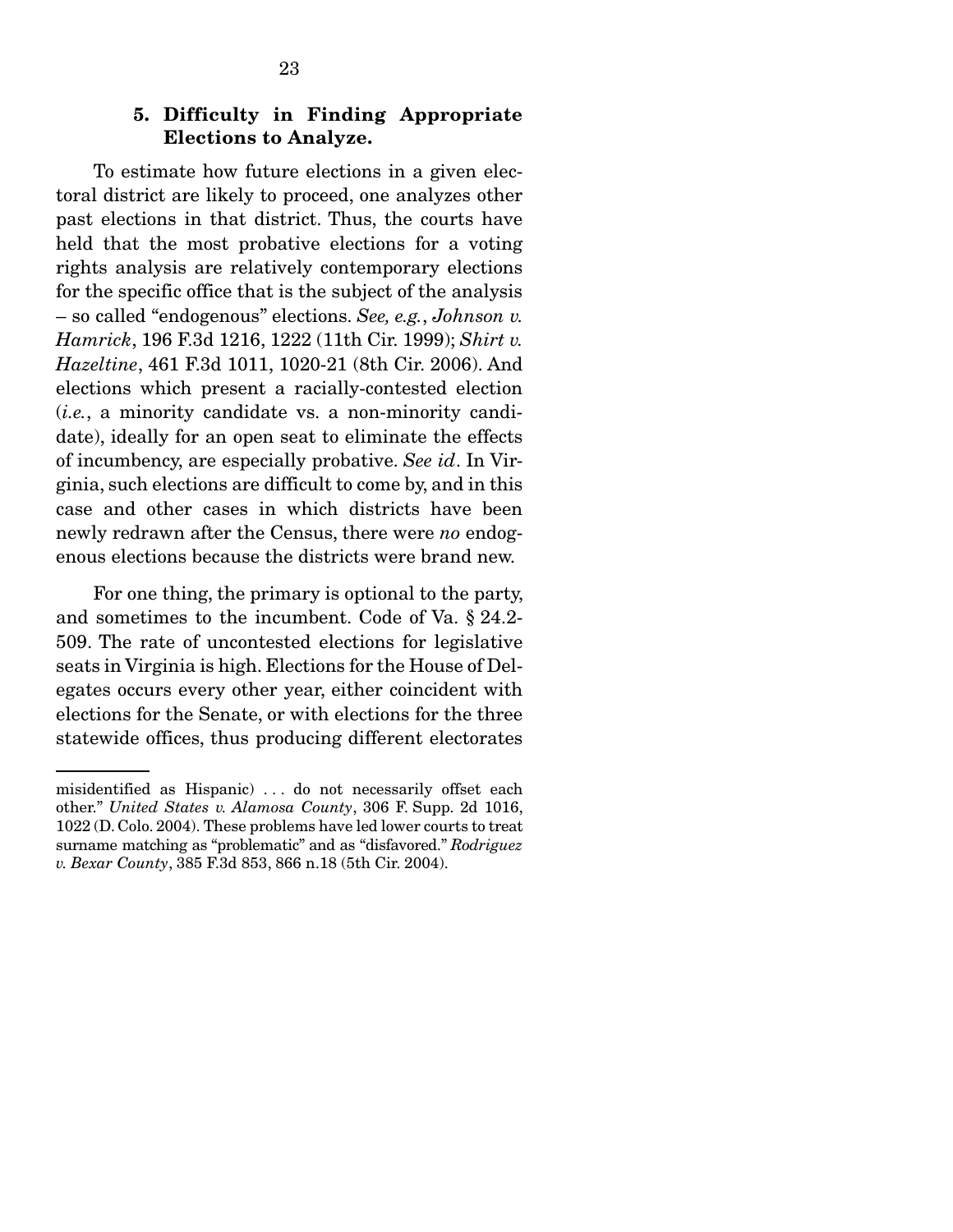every other election, depending in part upon the topof-the-ticket race. In any case, holding elections in oddnumbered years depresses turnout of all racial groups, making other even-year elections, for example, for President or United States Senator with significantly higher turnout and fueled by nationwide issues, not very informative about racial voting patterns for a House of Delegates district.

 Distinct from, but related to, this issue is the fact that conducting a regression analysis to determine the effectiveness of *proposed* majority-minority legislative districts can only be done using exogenous elections, either from prior mismatched legislative elections or from other elections in which all the voters in the proposed district actually voted, such as statewide elections. As to the former, any district boundary change means that some of the voters in the proposed district will have voted in one legislative district over the past decade, and that other voters in the proposed district will have voted in one or more different legislative districts over the past decade. Thus, to conduct a regression analysis for a proposed district using past legislative elections, a statistician has no choice but to try to cobble together disparate election results from multiple legislative elections (which may not have been contemporaneous, even assuming one or more pertinent elections were not uncontested).

 The expert could try, instead, to use statewide elections, but those typically present different dynamics from more local legislative elections (*e.g.*, higher profile, more campaign spending, national interest, etc.),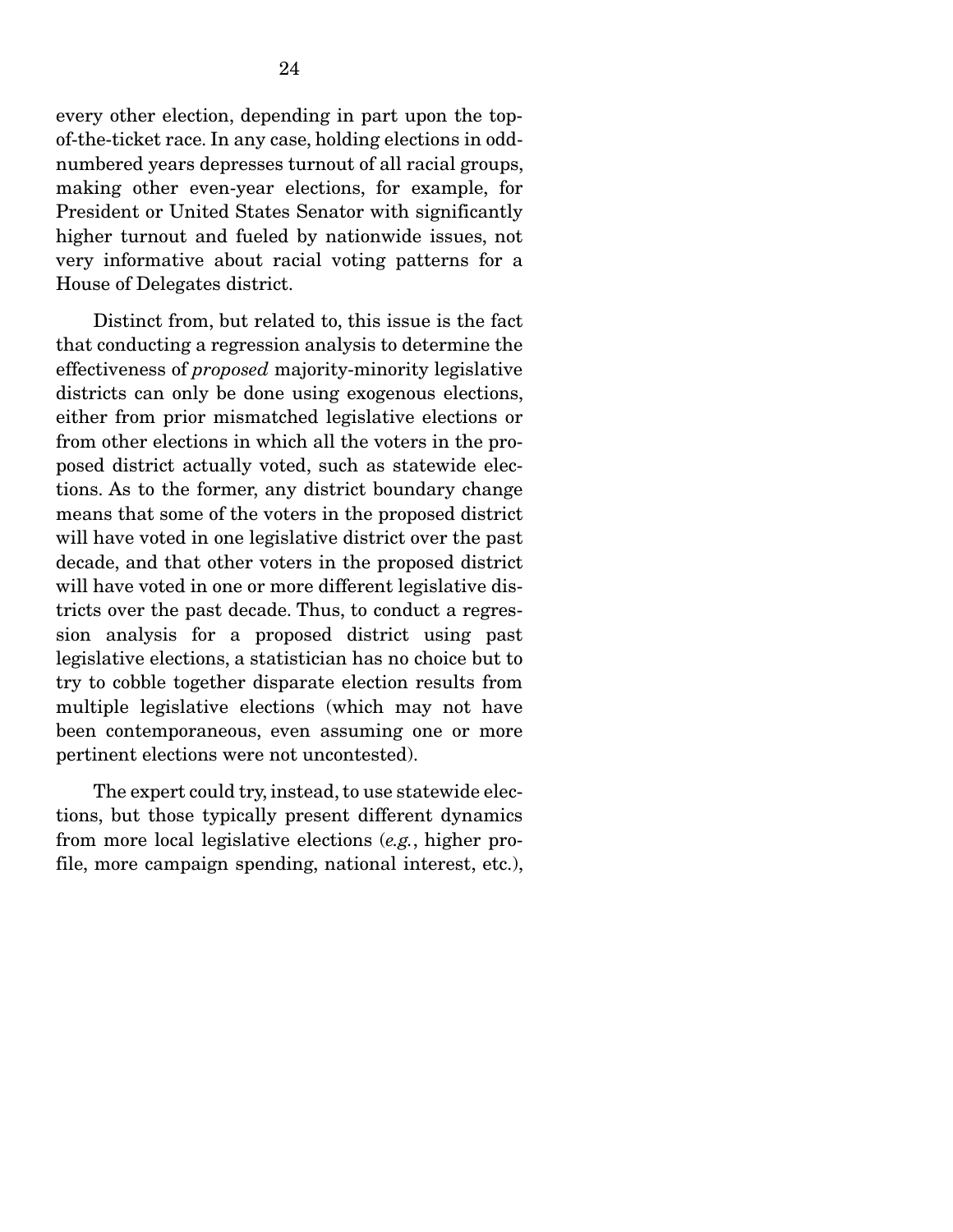limiting their usefulness for predicting the effectiveness minority voting strength in legislative elections.15

## B. Uncertainty Also Exists As A Result Of The Fundamental Assumptions That Underlie The Regression Techniques.

 Even if one had perfect data, regression analysis still would not be guaranteed to perfectly estimate voting behavior, because it relies on a fundamental assumption that may be (likely is, in many cases) untrue. The regression analyses used in voting rights cases indulge the assumption – because they must – that nonminority voters in predominantly minority areas vote like non-minority voters elsewhere, and that minority voters in predominantly non-minority areas vote the same as minority voters elsewhere, rather than like their non-minority neighbors, with whom they may share common income levels, schools, social networks, places of employment, and other socio-economic characteristics.16 In other words, it assumes that minority (in this case Black) voters will vote like other Black voters simply because they are Black, though in fact,

<sup>15</sup> *Cf. Nipper v. Chiles*, 795 F. Supp. 1525, 1535 n.8 (M.D. Fla. 1992), *aff 'd sub nom., Nipper v. Smith*, 39 F.3d 1494 (11th Cir. 1994) (en banc), *cert. denied*, 514 U.S. 1083 (1995) (rejecting attempts to use election results from "Rev. [Jesse] Jackson's partisan, high profile, presidential election for the purpose of showing racial polarization in circuit and county judicial elections," which are lower-profile and nonpartisan, as "misleading").

<sup>16</sup> *See* Christopher S. Elmendorf, Kevin M. Quinn & Marisa A. Abrajano, *Racially-Polarized Voting*, 83 U. CHI. L. REV. 587, 670-80 & Appx. A (2016).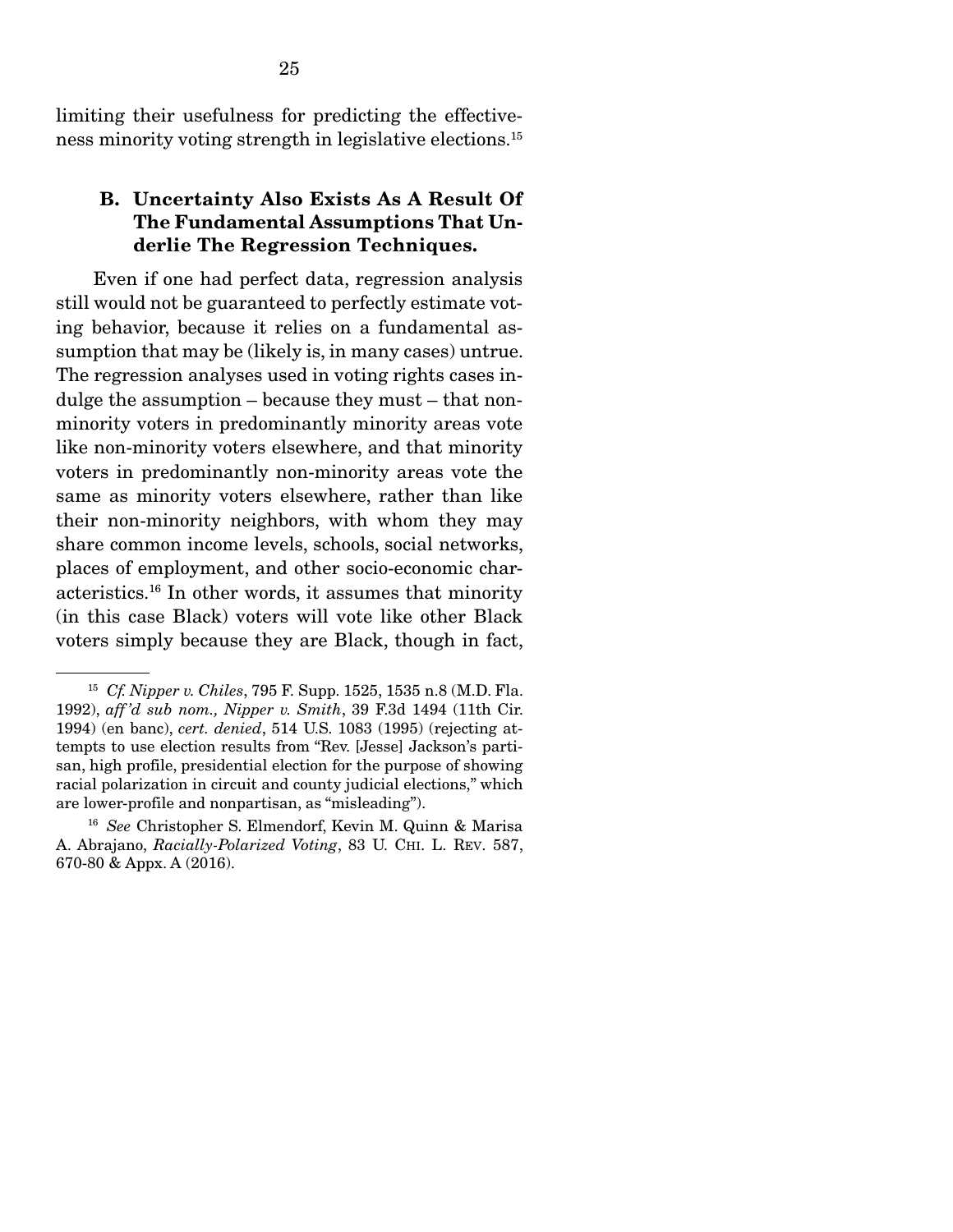Black voters in a racially-mixed affluent neighborhood may have very different views, interests and voting patterns than Black voters in less racially-mixed or economically depressed parts of the State. This is the well-known problem of "aggregation bias," which is a problem that arises from attempting to infer individual voting behavior from aggregate-level behavior, or, in other words, in predicting how *individual* voters of different races voted in an election by looking at the demographic characteristics and voting behavior of a precinct with many voters.17

<sup>&</sup>lt;sup>17</sup> *Id.* at 671 ("the model does assume that support for each candidate by racial group does not vary in any systematic way across precincts. For example, minorities in relatively affluent and racially integrated precincts are treated as politically indistinguishable from minorities in poor, racially homogeneous precincts."); *see also id.* at 591 ("so long as polarization findings continue to be based on 'voting preferences expressed in actual elections,' those preferences must be estimated, and the estimation of candidates' vote shares by racial group from ballots cast in actual elections depends on strong assumptions about political homogeneity within racial groups across geographic areas. These assumptions are close kin to those the Supreme Court disavowed in the recent case of *League of United Latin American Citizens v. Perry*[, 548 U.S. 399 (2006)] ('*LULAC*')." (footnotes omitted)); *LU-LAC*, 548 U.S. at 433 (Kennedy, J., concurring) ("The recognition of nonracial communities of interest reflects the principle that a State may not 'assum[e] from a group of voters' race that they "think alike, share the same political interests, and will prefer the same candidates at the polls." ' [Citations.] In the absence of this prohibited assumption, there is no basis to believe a district that combines two farflung segments of a racial group with disparate interests provides the opportunity that § 2 requires or that the first *Gingles* condition contemplates.").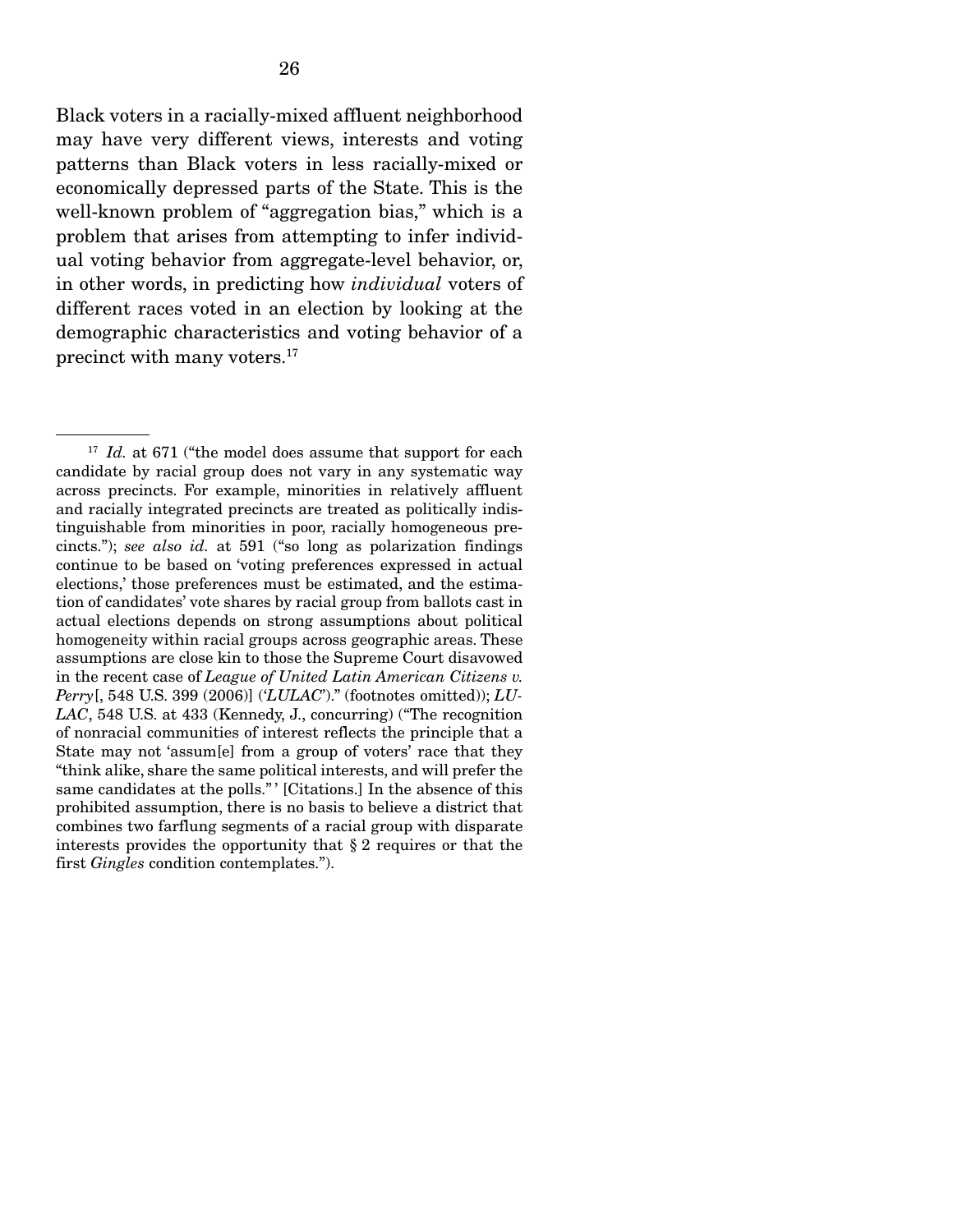A related issue in this case is that various computer systems for redistricting use different aggregations to determine minority population figures. The 55% guideline was measured by the Virginia Department of Legislative Services ("DLS") using Census data and redistricting software called AutoBound that treated Hispanic Blacks and non-Hispanic Blacks as part of the same racial group. *See Bethune-Hill*, 141 F. Supp. 3d at 519-21; Trial Tr. 280:18-281:25 (Del. Jones). But it is not necessarily the case that these groups will vote alike. *See Growe*, 507 U.S. at 41 (assuming that the combination of two minority groups is an appropriate basis for voting rights analysis, but concluding that in such cases there is "quite obviously a higher-than-usual need" for a showing of actual cohesion); *Badillo v. City of Stockton*, 956 F.2d 884, 891 (9th Cir. 1992) (dismissing voting rights action for failure to establish cohesiveness of Black and Latino voters); *Concerned Citizens of Hardee County v. Hardee County Bd. of Comm'rs*, 906 F.2d 524 (11th Cir. 1990) (same). In fact, Delegate Jones testified that when he initially drew the map, three of the Challenged Districts were actually below 55% BVAP, because he used the Maptitude redistricting software, which counted only *non-Hispanic* Blacks of voting age in the BVAP. Trial Tr. 280:18-281:5. He further testified that he was surprised when DLS "had all of them above 55 percent, but that was a system [AutoBound] that they used which included, as I subsequently found out, all black which would include Hispanic which is an ethnicity, not a race, according to census." Trial Tr. 281:6-25 (Del. Jones).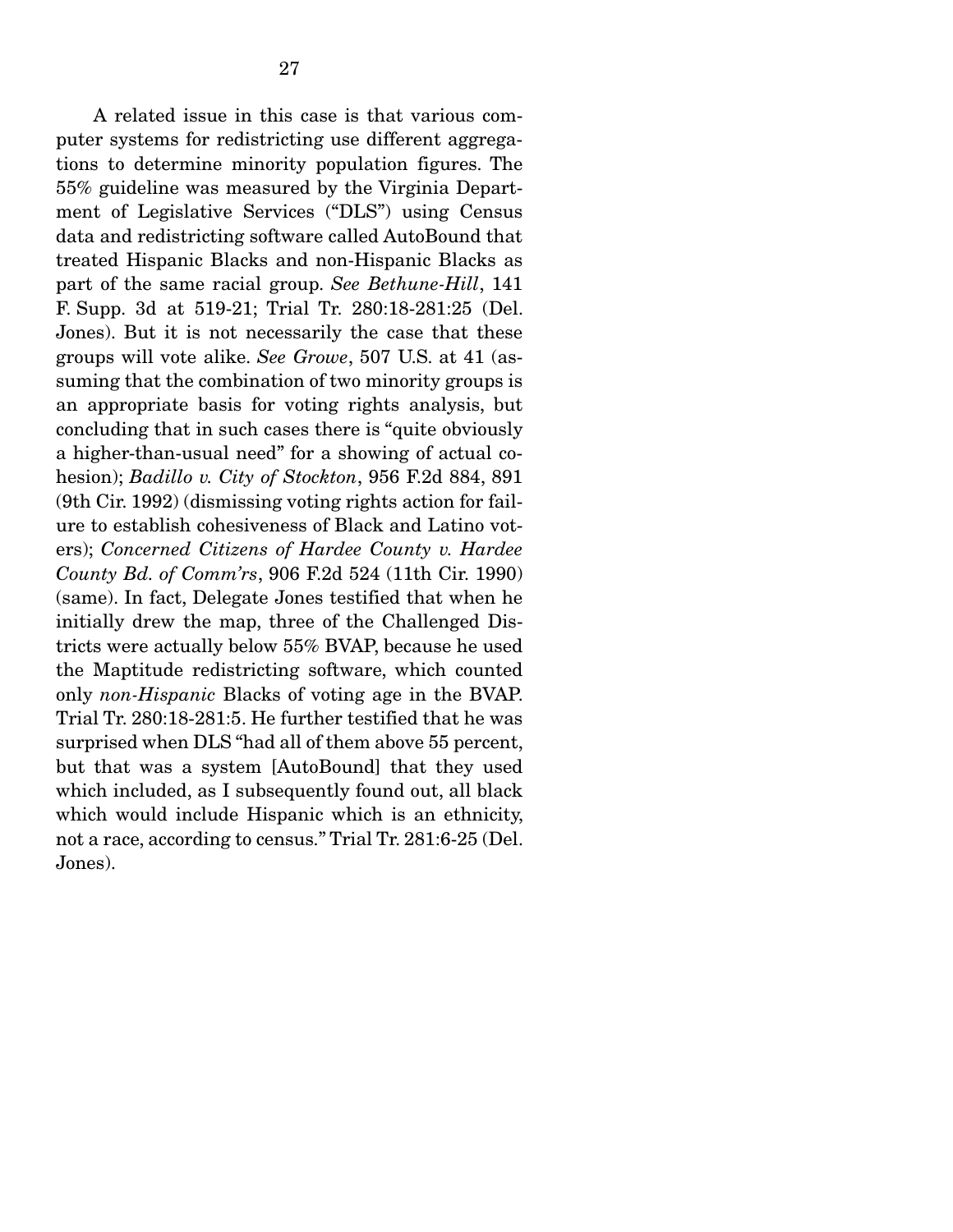In other words, the 55% threshold in the Virginia Legislature's plan is likely not even quite 55% – or cannot be assumed to be. Hence, the battle here is over a difference of less than 5%, making Appellants' insistence on ultra-precision even less achievable.

#### **CONCLUSION**

--------------------------------- ---------------------------------

 The record in this case shows that in enacting its legislative redistricting plans in 2011, the Virginia Legislature made a good faith effort to avoid retrogression of minority voting power on the one hand, without wasting minority voters' votes on the other. Consistent with the long-standing practice of legislatures and courts, it recognized that bare majorities of Black voters could not guarantee "effective" minority voting districts, and so it sought to ensure that each of the Challenged Districts maintained a BVAP slightly higher than that – around 55% – while pursuing a host of other redistricting goals in the process. To arrive at that 55% figure, the Legislature relied – also consistent with the long-standing practices of legislatures and courts – on extensive demographic and electoral data and trends, and on the knowledge of the chief mapmaker and the incumbent legislators most familiar with their districts.

 Appellants herein urge that this is not enough; that the State has the obligation to engage in evermore refined analysis of the precise point at which minority voting districts become "effective," and that the